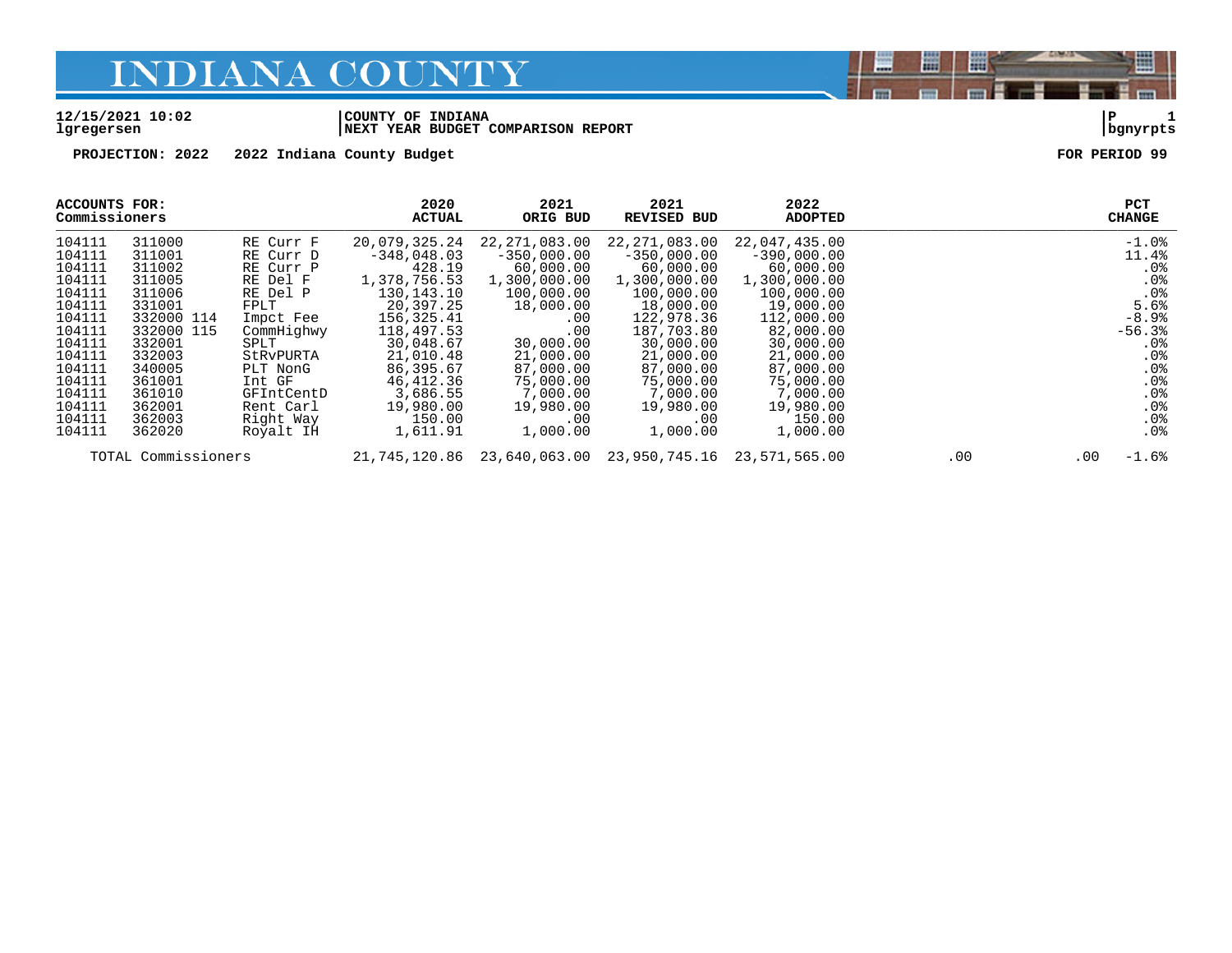**12/15/2021 10:02 |COUNTY OF INDIANA |P 2 lgregersen |NEXT YEAR BUDGET COMPARISON REPORT |bgnyrpts**

**PROJECTION: 2022 2022 Indiana County Budget FOR PERIOD 99**

| ACCOUNTS FOR:           |        |            | 2020          | 2021       | 2021        | 2022           |               | PCT           |
|-------------------------|--------|------------|---------------|------------|-------------|----------------|---------------|---------------|
| County Operations       |        |            | <b>ACTUAL</b> | ORIG BUD   | REVISED BUD | <b>ADOPTED</b> |               | <b>CHANGE</b> |
| 104112                  | 340003 | COpEnterpr | $.00 \,$      | 149,000.00 | 149,000.00  | 26,700.00      |               | $-82.1%$      |
| 104112                  | 369012 | CopReimbIn | 180,789.51    | .00        | $.00\,$     | 176,608.00     |               | .0%           |
| 104112                  | 369014 | COpDirectC | 26,803.00     | .00        | .00         | 26,718.00      |               | . 0%          |
| TOTAL County Operations |        | 207,592.51 | 149,000.00    | 149,000.00 | 230,026.00  | .00            | 54.4%<br>. 00 |               |

闇

圌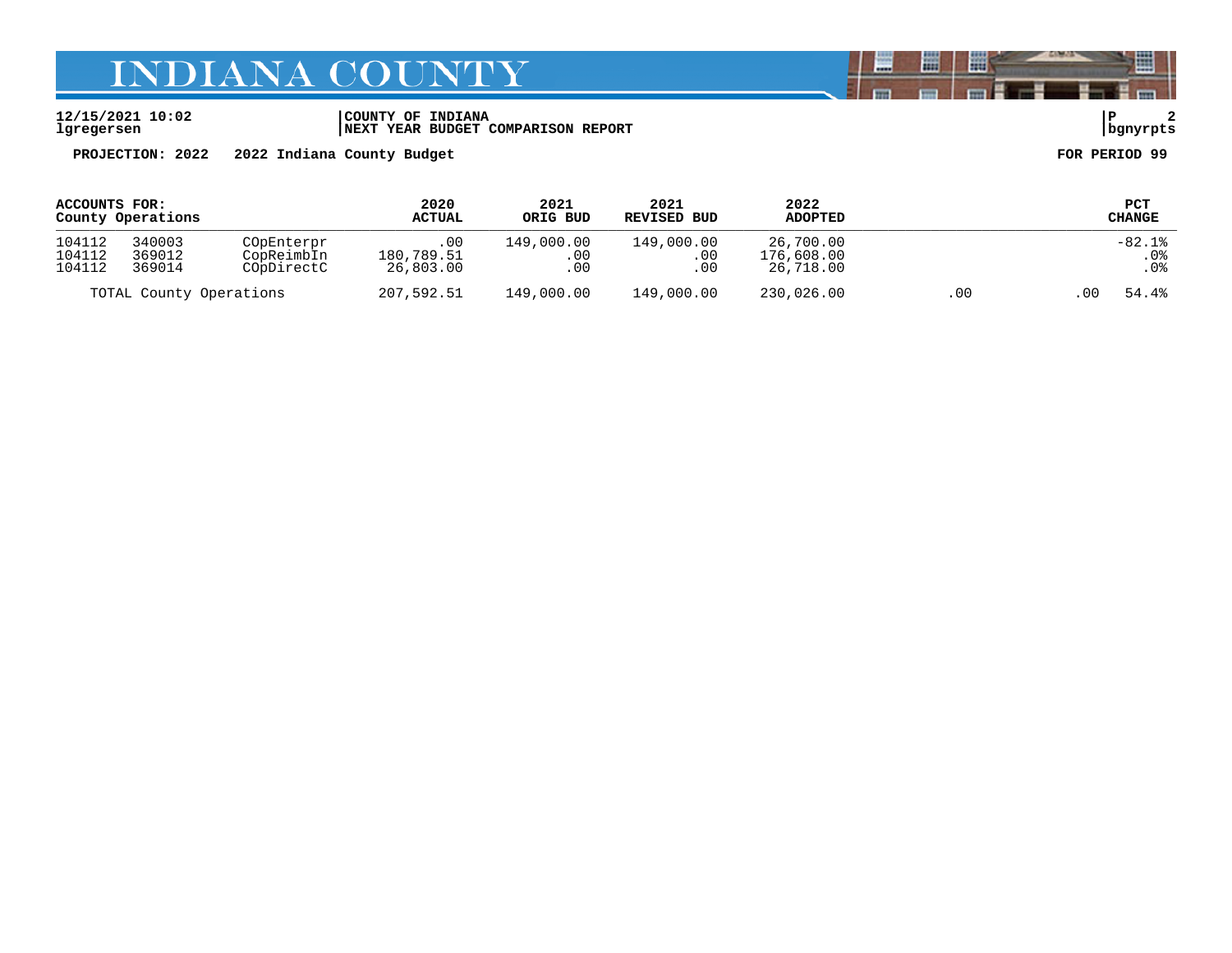**12/15/2021 10:02 |COUNTY OF INDIANA |P 3 lgregersen |NEXT YEAR BUDGET COMPARISON REPORT |bgnyrpts**

**PROJECTION: 2022 2022 Indiana County Budget FOR PERIOD 99**

| ACCOUNTS FOR:        |        |            | 2020          | 2021      | 2021        | 2022           |                  | PCT      |
|----------------------|--------|------------|---------------|-----------|-------------|----------------|------------------|----------|
| Tax Assessment       |        |            | <b>ACTUAL</b> | ORIG BUD  | REVISED BUD | <b>ADOPTED</b> |                  | CHANGE   |
| 104136               | 341300 | Asses Mp   | 15,268.91     | 20,100.00 | 20,100.00   | 11,000.00      |                  | $-45.3%$ |
| 104136               | 341305 | AssmC&GApp | 3,255.00      | 2,200.00  | 2,200.00    | 2,000.00       |                  | $-9.1%$  |
| 104136               | 341307 | AssmC&GRec | 9,590.00      | 6.000.00  | 6,000.00    | 6,500.00       |                  | 8.3%     |
| TOTAL Tax Assessment |        | 28,113.91  | 28,300.00     | 28,300.00 | 19,500.00   | .00            | $-31.1%$<br>. 00 |          |

闇

圌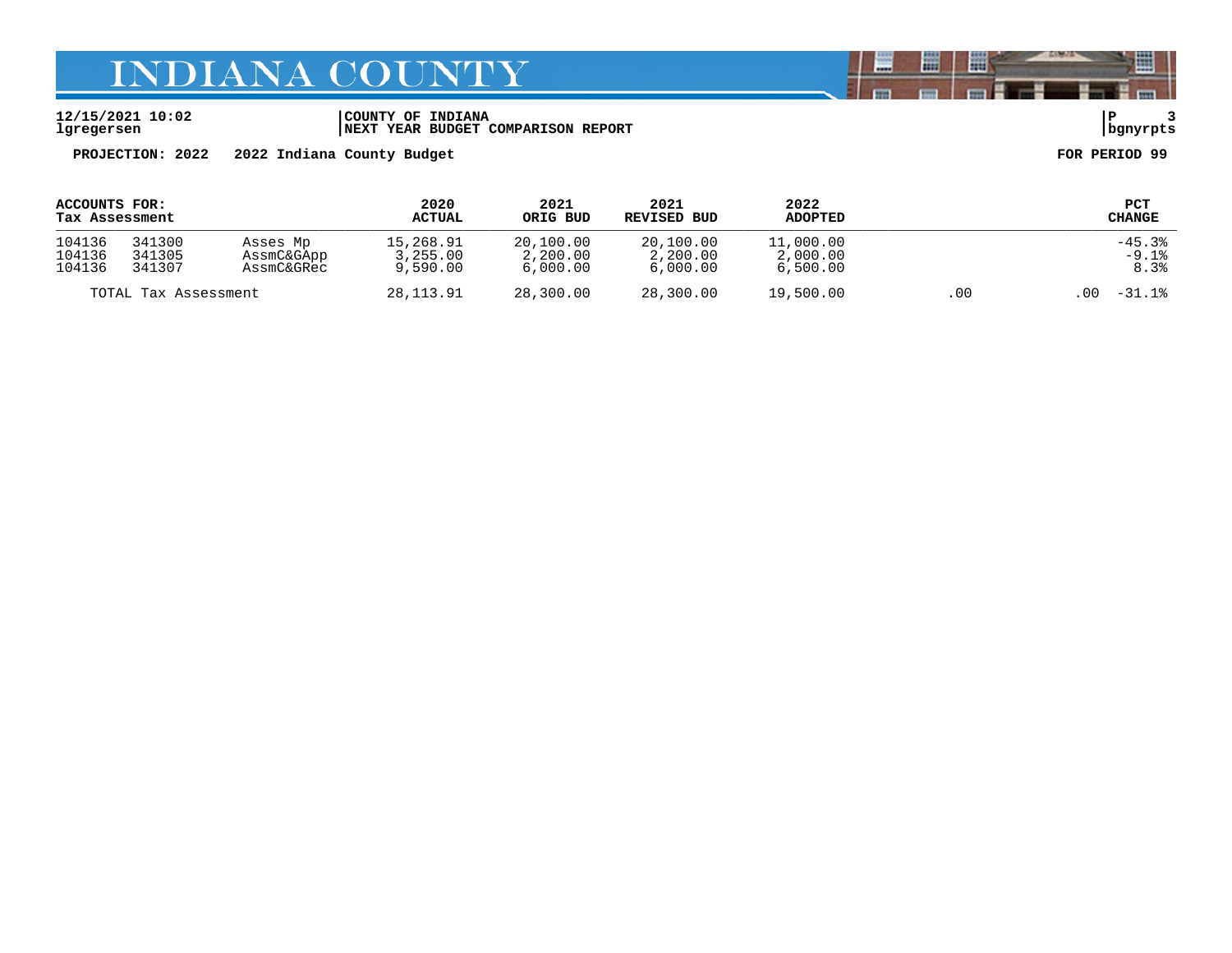**12/15/2021 10:02 |COUNTY OF INDIANA |P 4 lgregersen |NEXT YEAR BUDGET COMPARISON REPORT |bgnyrpts**

**PROJECTION: 2022 2022 Indiana County Budget FOR PERIOD 99**

| ACCOUNTS FOR:<br>Tax Claim Bureau |                            |                                      | 2020<br><b>ACTUAL</b>              | 2021<br>ORIG BUD              | 2021<br>REVISED BUD           | 2022<br><b>ADOPTED</b>             |      |      | PCT<br><b>CHANGE</b>  |
|-----------------------------------|----------------------------|--------------------------------------|------------------------------------|-------------------------------|-------------------------------|------------------------------------|------|------|-----------------------|
| 104138<br>104138<br>104138        | 341700<br>361000<br>369000 | Tx Clm Fee<br>TxClmInt<br>TxClmMiscR | 674,028.27<br>8,480.25<br>6,101.92 | 578,000.00<br>.00<br>4,000.00 | 578,000.00<br>.00<br>4,000.00 | 578,000.00<br>5,000.00<br>5,000.00 |      |      | . 0%<br>. 0%<br>25.0% |
| TOTAL Tax Claim Bureau            |                            | 688,610.44                           | 582,000.00                         | 582,000.00                    | 588,000.00                    | .00                                | . 00 | 1.0% |                       |

闇

圌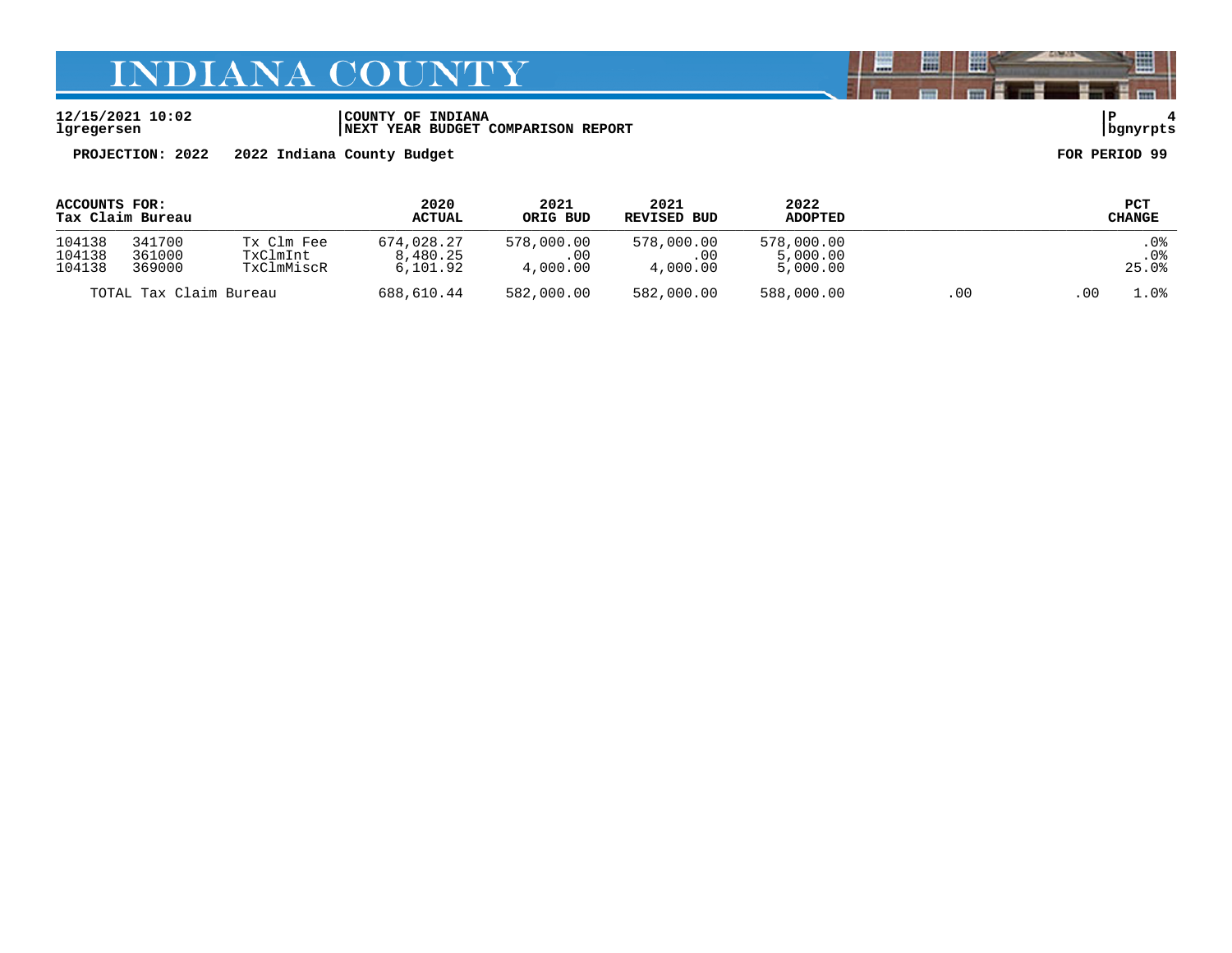**12/15/2021 10:02 |COUNTY OF INDIANA |P 5 lgregersen |NEXT YEAR BUDGET COMPARISON REPORT |bgnyrpts**

**PROJECTION: 2022 2022 Indiana County Budget FOR PERIOD 99**

| ACCOUNTS FOR:<br>Treasurer |                            |                                       | 2020<br><b>ACTUAL</b>            | 2021<br>ORIG BUD                 | 2021<br>REVISED BUD              | 2022<br><b>ADOPTED</b>           |     |     | PCT<br><b>CHANGE</b>     |
|----------------------------|----------------------------|---------------------------------------|----------------------------------|----------------------------------|----------------------------------|----------------------------------|-----|-----|--------------------------|
| 104139<br>104139<br>104139 | 320000<br>341800<br>369004 | Treas LicP<br>Treas Fee<br>TreasReOth | 45,404.00<br>600.00<br>12,329.73 | 51,000.00<br>500.00<br>25,000.00 | 51,000.00<br>500.00<br>25,000.00 | 55,500.00<br>500.00<br>14,000.00 |     |     | 8.8%<br>. 0%<br>$-44.0%$ |
|                            | TOTAL Treasurer            |                                       | 58,333.73                        | 76,500.00                        | 76,500.00                        | 70,000.00                        | .00 | .00 | $-8.5%$                  |

闇

圌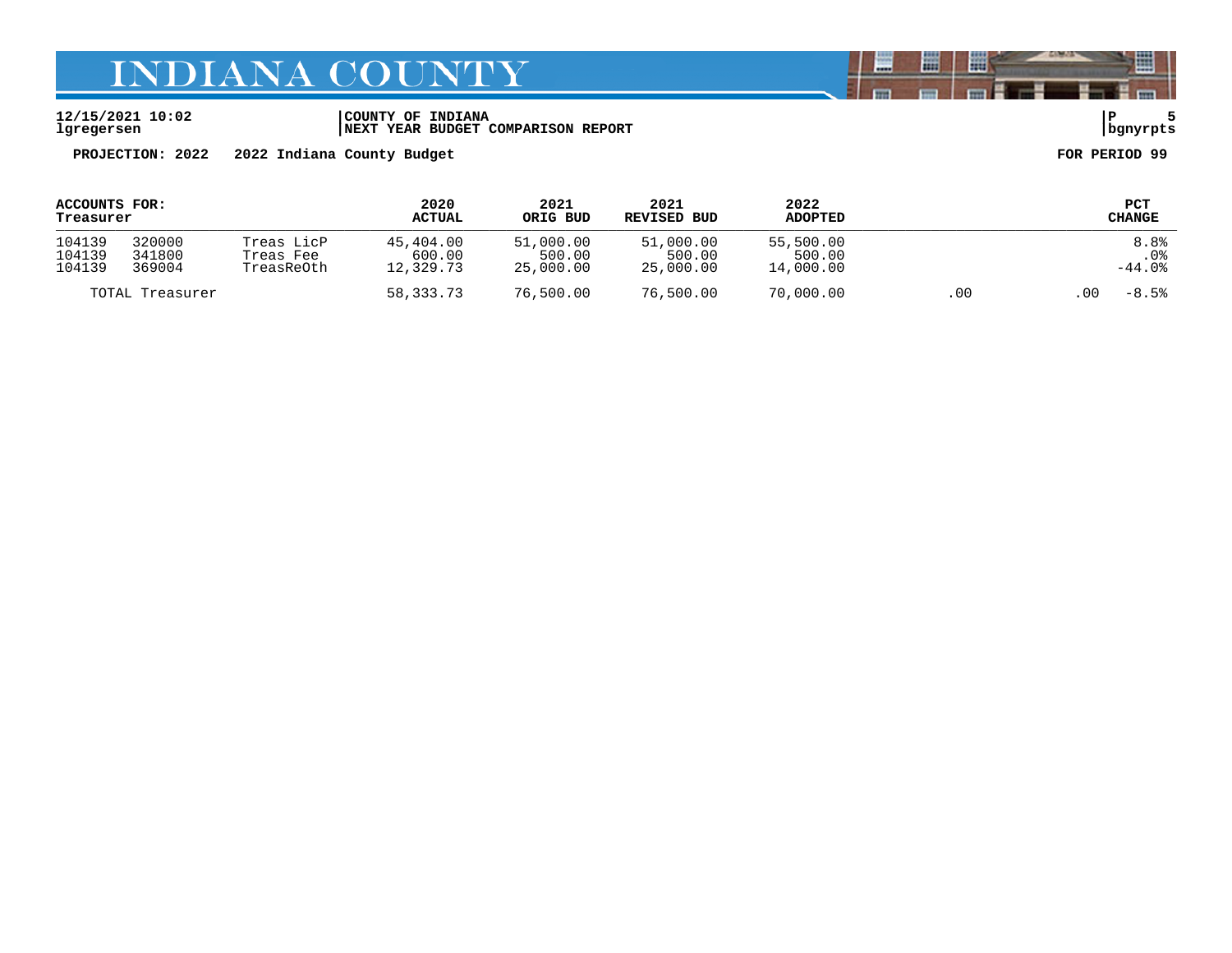**12/15/2021 10:02 |COUNTY OF INDIANA |P 6 lgregersen |NEXT YEAR BUDGET COMPARISON REPORT |bgnyrpts**

**PROJECTION: 2022 2022 Indiana County Budget FOR PERIOD 99**

| ACCOUNTS FOR:                                  | Register and Recorder                          |                                                             | 2020<br><b>ACTUAL</b>                                         | 2021<br>ORIG BUD                                               | 2021<br>REVISED BUD                                            | 2022<br><b>ADOPTED</b>                                         |     | <b>PCT</b><br>CHANGE                                          |
|------------------------------------------------|------------------------------------------------|-------------------------------------------------------------|---------------------------------------------------------------|----------------------------------------------------------------|----------------------------------------------------------------|----------------------------------------------------------------|-----|---------------------------------------------------------------|
| 104153<br>104153<br>104153<br>104153<br>104153 | 320000<br>341500<br>341501<br>341502<br>341503 | RR LicP<br>Rec Deeds<br>Unif ParcG<br>Reg Wills<br>Clk Orph | 8,379.00<br>250,696.78<br>65,896.00<br>95,585.43<br>31,318.05 | 11,750.00<br>275,000.00<br>75,000.00<br>95,000.00<br>30,000.00 | 11,750.00<br>275,000.00<br>75,000.00<br>95,000.00<br>30,000.00 | 11,750.00<br>275,000.00<br>75,000.00<br>95,000.00<br>30,000.00 |     | $.0\%$<br>.0%<br>.0 <sub>8</sub><br>.0 <sub>8</sub><br>$.0\%$ |
|                                                | TOTAL Register and Recorder                    |                                                             | 451,875.26                                                    | 486,750.00                                                     | 486,750.00                                                     | 486,750.00                                                     | .00 | .0%<br>.00                                                    |

闇

圌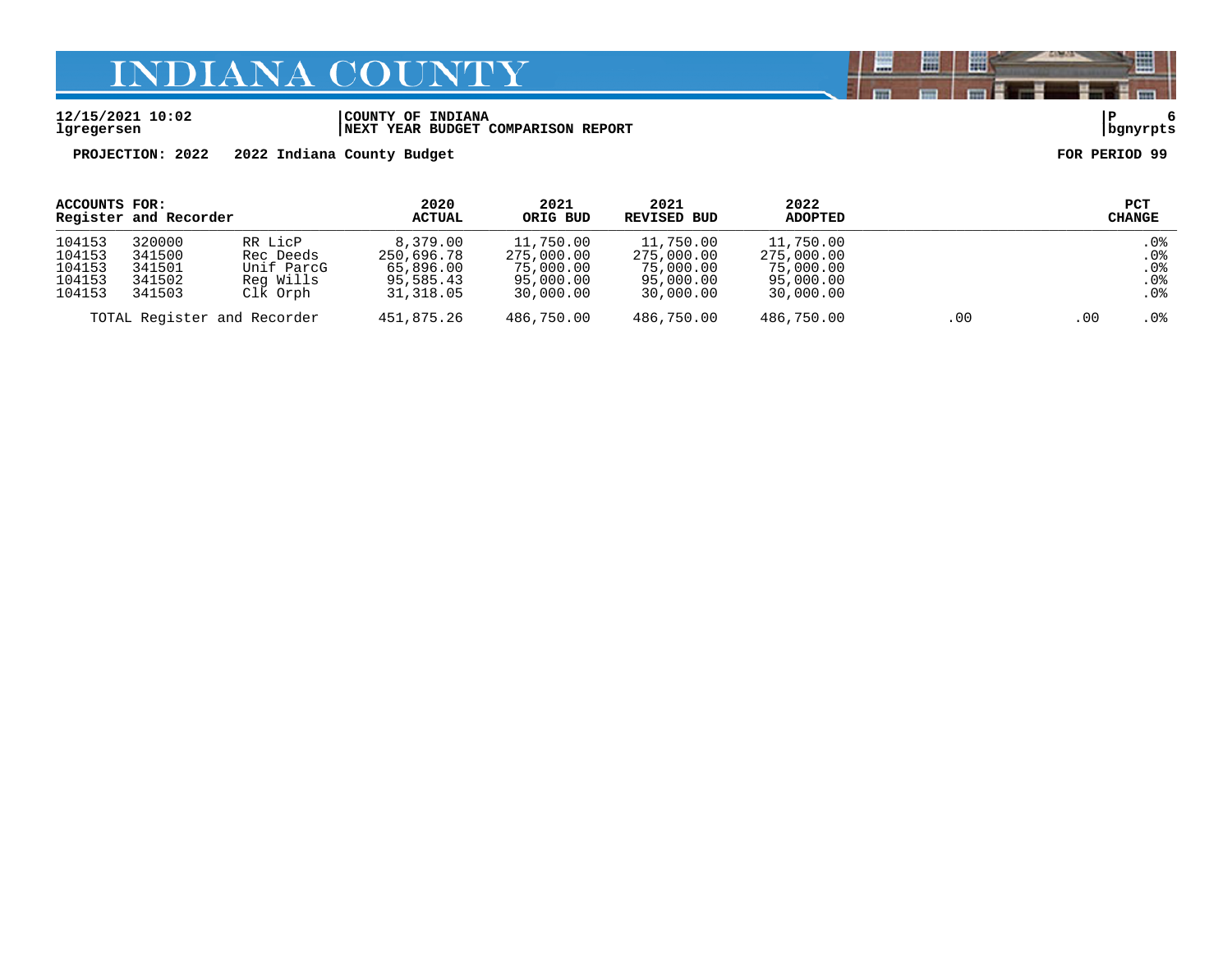**12/15/2021 10:02 |COUNTY OF INDIANA |P 7 lgregersen |NEXT YEAR BUDGET COMPARISON REPORT |bgnyrpts**

**PROJECTION: 2022 2022 Indiana County Budget FOR PERIOD 99**

| ACCOUNTS FOR:<br>Planning |                  | 2020<br>2021<br><b>ACTUAL</b><br>ORIG BUD |                   | 2021<br>REVISED BUD     | 2022<br><b>ADOPTED</b>  |                         | PCT<br><b>CHANGE</b> |       |             |
|---------------------------|------------------|-------------------------------------------|-------------------|-------------------------|-------------------------|-------------------------|----------------------|-------|-------------|
| 104171<br>104171          | 320000<br>369004 | PlnLicPerm<br>PlnReimOth                  | .00<br>236,474.62 | 15,000.00<br>400,000.00 | 15,000.00<br>400,000.00 | 15,000.00<br>400,000.00 |                      |       | . 0%<br>.0% |
|                           | TOTAL Planning   |                                           | 236,474.62        | 415,000.00              | 415,000.00              | 415,000.00              | .00                  | . 0 0 | . 0 %       |

闇

圌

E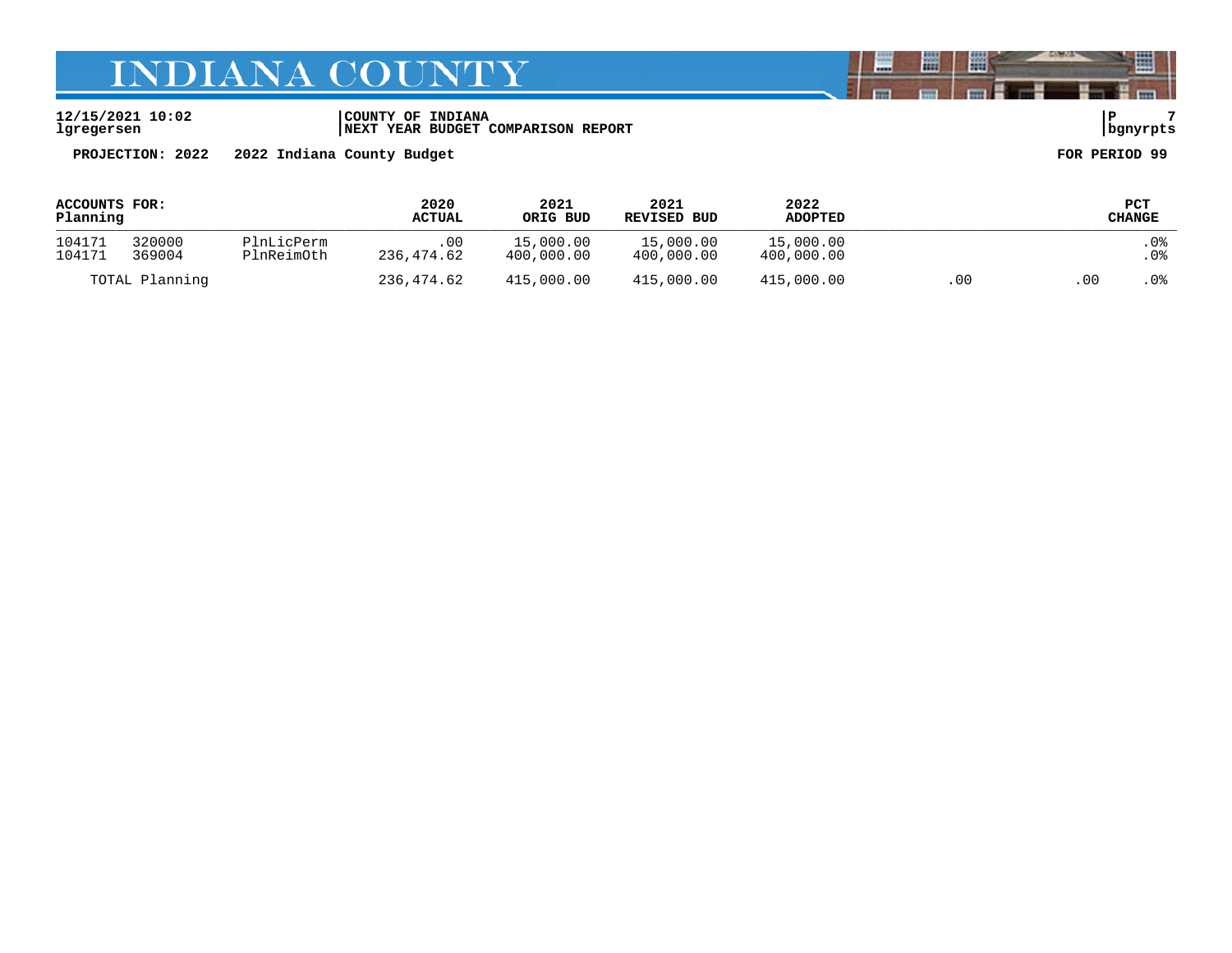**12/15/2021 10:02 |COUNTY OF INDIANA |P 8 lgregersen |NEXT YEAR BUDGET COMPARISON REPORT |bgnyrpts**

**PROJECTION: 2022 2022 Indiana County Budget FOR PERIOD 99**

| ACCOUNTS FOR:<br>Information Services |                            |                                        | 2020<br>ACTUAL                     | 2021<br>ORIG BUD                   | 2021<br>REVISED BUD                | 2022<br><b>ADOPTED</b>             |      |      | <b>PCT</b><br><b>CHANGE</b> |
|---------------------------------------|----------------------------|----------------------------------------|------------------------------------|------------------------------------|------------------------------------|------------------------------------|------|------|-----------------------------|
| 104172<br>104172<br>104172            | 341900<br>341901<br>341902 | InfoSvcMap<br>InfoSvcFee<br>InfoSvOnli | 5.000.00<br>18,828.90<br>21,375.00 | 2,500.00<br>20,000.00<br>20,000.00 | 2,500.00<br>20,000.00<br>20,000.00 | 3,000.00<br>20,000.00<br>23,000.00 |      |      | 20.0%<br>. 0%<br>15.0%      |
| TOTAL Information Services            |                            | 45,203.90                              | 42,500.00                          | 42,500.00                          | 46,000.00                          | .00                                | . 00 | 8.2% |                             |

闇

圌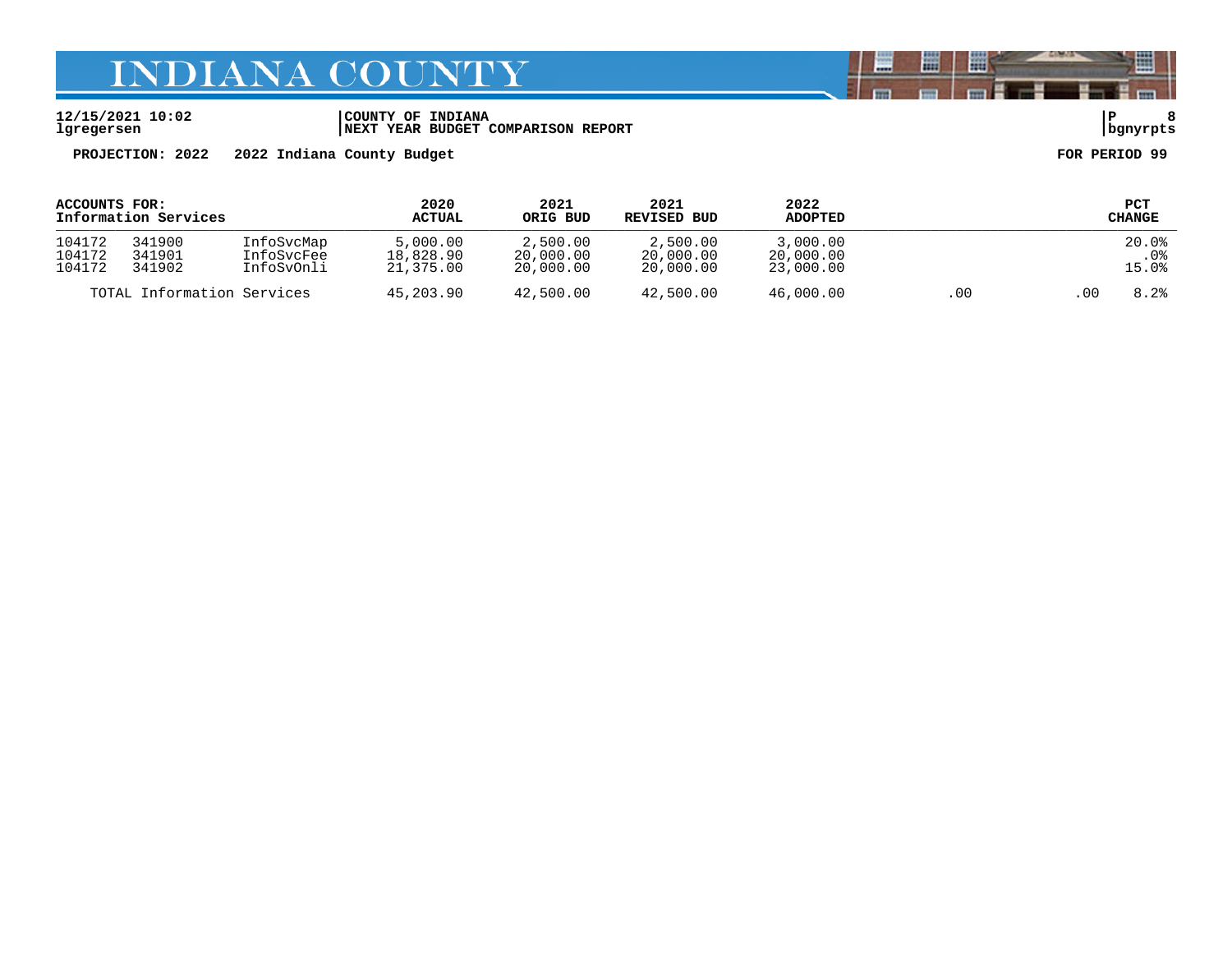#### **12/15/2021 10:02 |COUNTY OF INDIANA |P 9 lgregersen |NEXT YEAR BUDGET COMPARISON REPORT |bgnyrpts**

**PROJECTION: 2022 2022 Indiana County Budget FOR PERIOD 99**

| ACCOUNTS FOR:              |        |            | 2020       | 2021       | 2021        | 2022           |              | <b>PCT</b>      |
|----------------------------|--------|------------|------------|------------|-------------|----------------|--------------|-----------------|
| Court Administration       |        |            | ACTUAL     | ORIG BUD   | REVISED BUD | <b>ADOPTED</b> |              | CHANGE          |
| 104184                     | 332000 | StRy ReiCt | 137,734.19 | 135,000.00 | 135,000.00  | 135,000.00     |              | .0 <sub>8</sub> |
| 104184                     | 333005 | Arm Ind Ct | 14,050.00  | 15,400.00  | 15,400.00   | 15,400.00      |              | .0 <sub>8</sub> |
| 104184                     | 342201 | CtsChCustM | 27,600.00  | 18,000.00  | 18,000.00   | 20,000.00      |              | 11.1%           |
| 104184                     | 342204 | CrtTranscr | 4,751.25   | 5,000.00   | 5,000.00    | 5,000.00       |              | $.0\%$          |
| 104184                     | 342609 | CtsRescFee | 613.37     | 200.00     | 200.00      | 200.00         |              | $.0\%$          |
| 104184                     | 367000 | CtsDonatio | 1,724.50   | .00        | $.00 \,$    | 200.00         |              | .0 <sub>8</sub> |
| TOTAL Court Administration |        | 186,473.31 | 173,600.00 | 173,600.00 | 175,800.00  | .00            | 1.3%<br>. 00 |                 |

闇

圌

E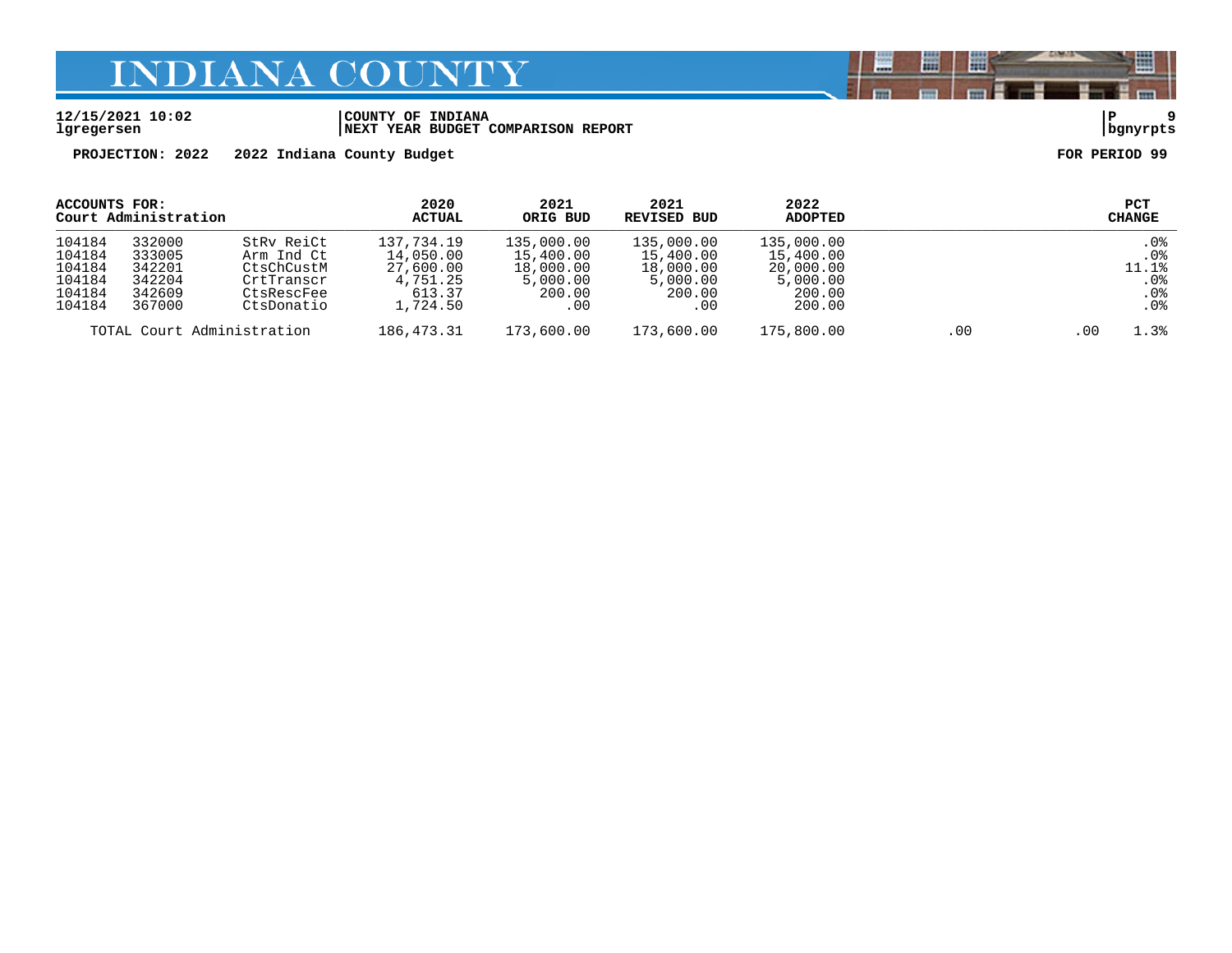**12/15/2021 10:02 |COUNTY OF INDIANA |P 10 lgregersen |NEXT YEAR BUDGET COMPARISON REPORT |bgnyrpts**

**PROJECTION: 2022 2022 Indiana County Budget FOR PERIOD 99**

| ACCOUNTS FOR:<br>Magisterial District Judge                              |                                                  | 2020<br>ACTUAL                                    | 2021<br>ORIG BUD                                  | 2021<br>REVISED BUD                               | 2022<br><b>ADOPTED</b>                            |     | PCT<br>CHANGE                                |
|--------------------------------------------------------------------------|--------------------------------------------------|---------------------------------------------------|---------------------------------------------------|---------------------------------------------------|---------------------------------------------------|-----|----------------------------------------------|
| 10418601 350000<br>10418602 350000<br>10418603 350000<br>10418604 350000 | DJClymFine<br>DJHCFine<br>DJBlrFine<br>DJIndFine | 40,992.42<br>42,637.70<br>143,094.88<br>42,830.41 | 75,000.00<br>75,000.00<br>150,000.00<br>65,000.00 | 75,000.00<br>75,000.00<br>150,000.00<br>65,000.00 | 60,000.00<br>50,000.00<br>130,000.00<br>55,000.00 |     | $-20.0%$<br>$-33.3%$<br>$-13.3%$<br>$-15.4%$ |
| TOTAL Magisterial District J                                             |                                                  | 269,555.41                                        | 365,000.00                                        | 365,000.00                                        | 295,000.00                                        | .00 | $-19.2%$<br>.00                              |

闇

圌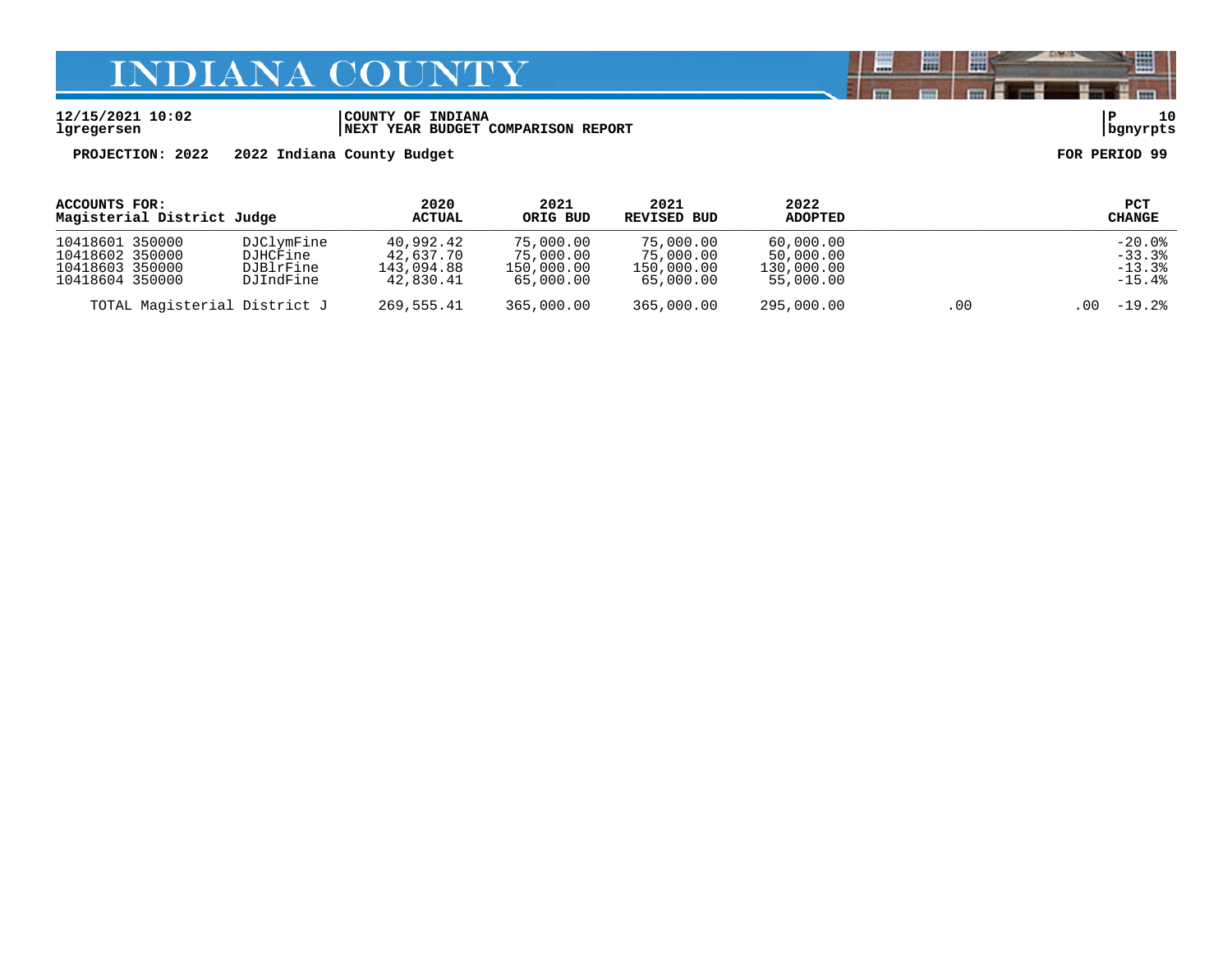#### **12/15/2021 10:02 |COUNTY OF INDIANA |P 11 lgregersen |NEXT YEAR BUDGET COMPARISON REPORT |bgnyrpts**

**PROJECTION: 2022 2022 Indiana County Budget FOR PERIOD 99**

| ACCOUNTS FOR:<br>Coroner             |                                                      |                                                      | 2020<br><b>ACTUAL</b>                         | 2021<br>ORIG BUD                               | 2021<br>REVISED BUD                            | 2022<br><b>ADOPTED</b>                         |     |      | PCT<br>CHANGE                 |
|--------------------------------------|------------------------------------------------------|------------------------------------------------------|-----------------------------------------------|------------------------------------------------|------------------------------------------------|------------------------------------------------|-----|------|-------------------------------|
| 104193<br>104193<br>104193<br>104193 | 332000 102<br>332000 117<br>342400 119<br>342401 119 | CorA122StR<br>CorAbstRev<br>CorCopyTra<br>CorCremTra | $.00 \,$<br>5.000.00<br>3.020.00<br>24,850.00 | 5,700.00<br>10,000.00<br>1,100.00<br>20,000.00 | 5,700.00<br>10,000.00<br>1,100.00<br>20,000.00 | 5,700.00<br>10,000.00<br>2,000.00<br>20,000.00 |     |      | .0%<br>$.0\%$<br>81.8%<br>.0% |
|                                      | TOTAL Coroner                                        |                                                      | 32,870.00                                     | 36,800.00                                      | 36,800.00                                      | 37,700.00                                      | .00 | . 00 | 2.4%                          |

闇

圌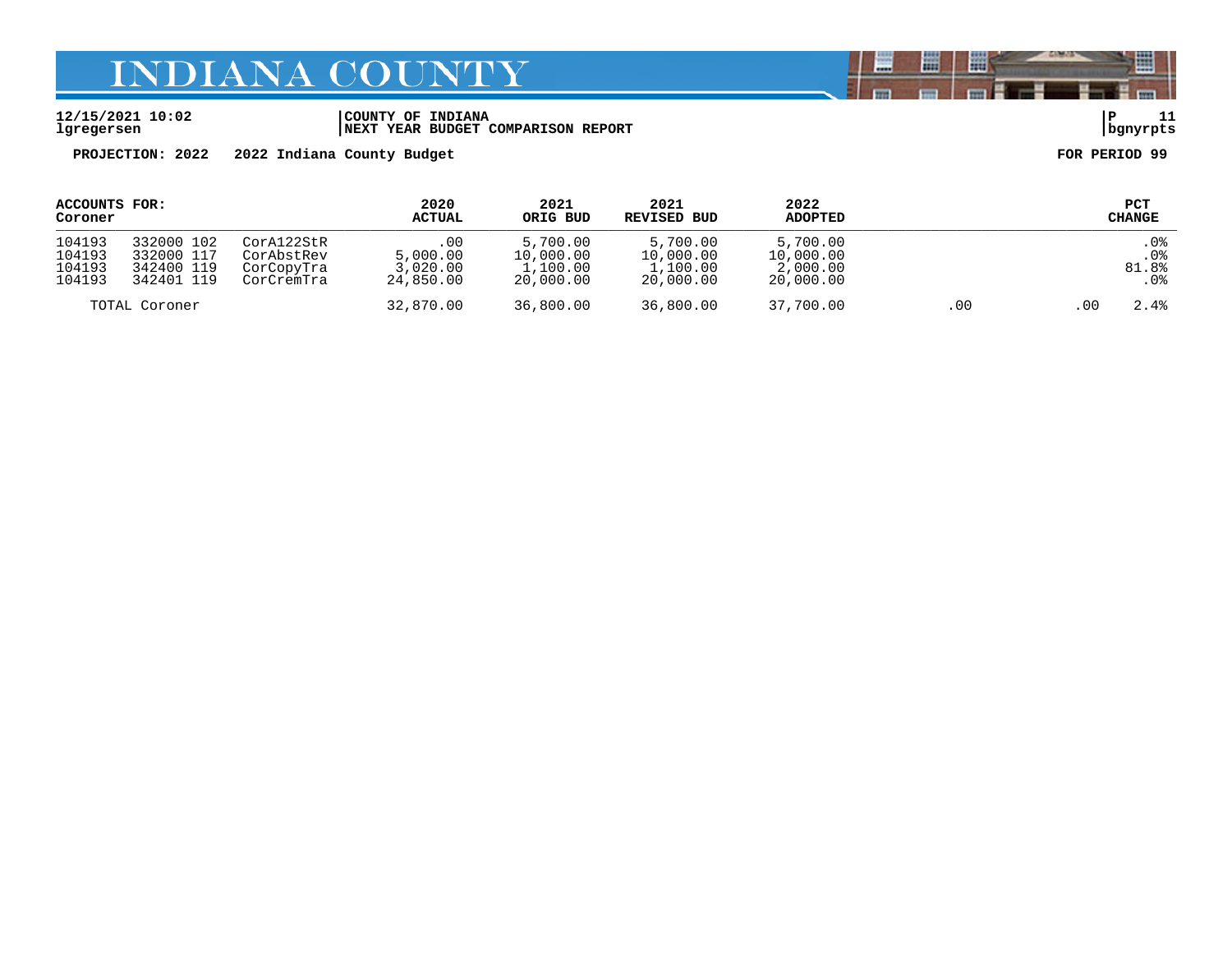#### **12/15/2021 10:02 |COUNTY OF INDIANA |P 12 lgregersen |NEXT YEAR BUDGET COMPARISON REPORT |bgnyrpts**

**PROJECTION: 2022 2022 Indiana County Budget FOR PERIOD 99**

| ACCOUNTS FOR:                                                                | District Attorney                                                                             |                                                                                                           | 2020<br>ACTUAL                                                                             | 2021<br>ORIG BUD                                                                                | 2021<br>REVISED BUD                                                                                 | 2022<br><b>ADOPTED</b>                                                                               |             | <b>PCT</b><br><b>CHANGE</b>                                                                               |
|------------------------------------------------------------------------------|-----------------------------------------------------------------------------------------------|-----------------------------------------------------------------------------------------------------------|--------------------------------------------------------------------------------------------|-------------------------------------------------------------------------------------------------|-----------------------------------------------------------------------------------------------------|------------------------------------------------------------------------------------------------------|-------------|-----------------------------------------------------------------------------------------------------------|
| 104194<br>104194<br>104194<br>104194<br>104194<br>104194<br>104194<br>104194 | 331000 1061<br>331000 111<br>332000 101<br>332008<br>342000 112<br>342004<br>342006<br>369005 | DADUI Rev<br>DAICACFedR<br>DAVictWitR<br>DAReimbSal<br>DAVictSvcF<br>DACostRei<br>DAServerHo<br>ReimbDrug | 7,297.95<br>13,365.00<br>65,238.00<br>120,682.25<br>37, 111, 56<br>30,451.59<br>.00<br>.00 | 10,000.00<br>20,000.00<br>67,500.00<br>123,700.00<br>45,000.00<br>29,000.00<br>.00<br>10,000.00 | 10,000.00<br>20,000.00<br>67,500.00<br>123,700.00<br>45,000.00<br>29,000.00<br>$.00\,$<br>10,000.00 | 10,000.00<br>17,820.00<br>67,605.00<br>123,700.00<br>45,000.00<br>29,000.00<br>12,000.00<br>5,000.00 |             | $.0\%$<br>$-10.9%$<br>.2%<br>.0 <sub>8</sub><br>.0 <sub>8</sub><br>.0 <sub>8</sub><br>. 0%<br>$-50.0$ $8$ |
| TOTAL District Attorney                                                      |                                                                                               | 274,146.35                                                                                                | 305,200.00                                                                                 | 305,200.00                                                                                      | 310,125.00                                                                                          | .00                                                                                                  | 1.6%<br>.00 |                                                                                                           |

闇

圌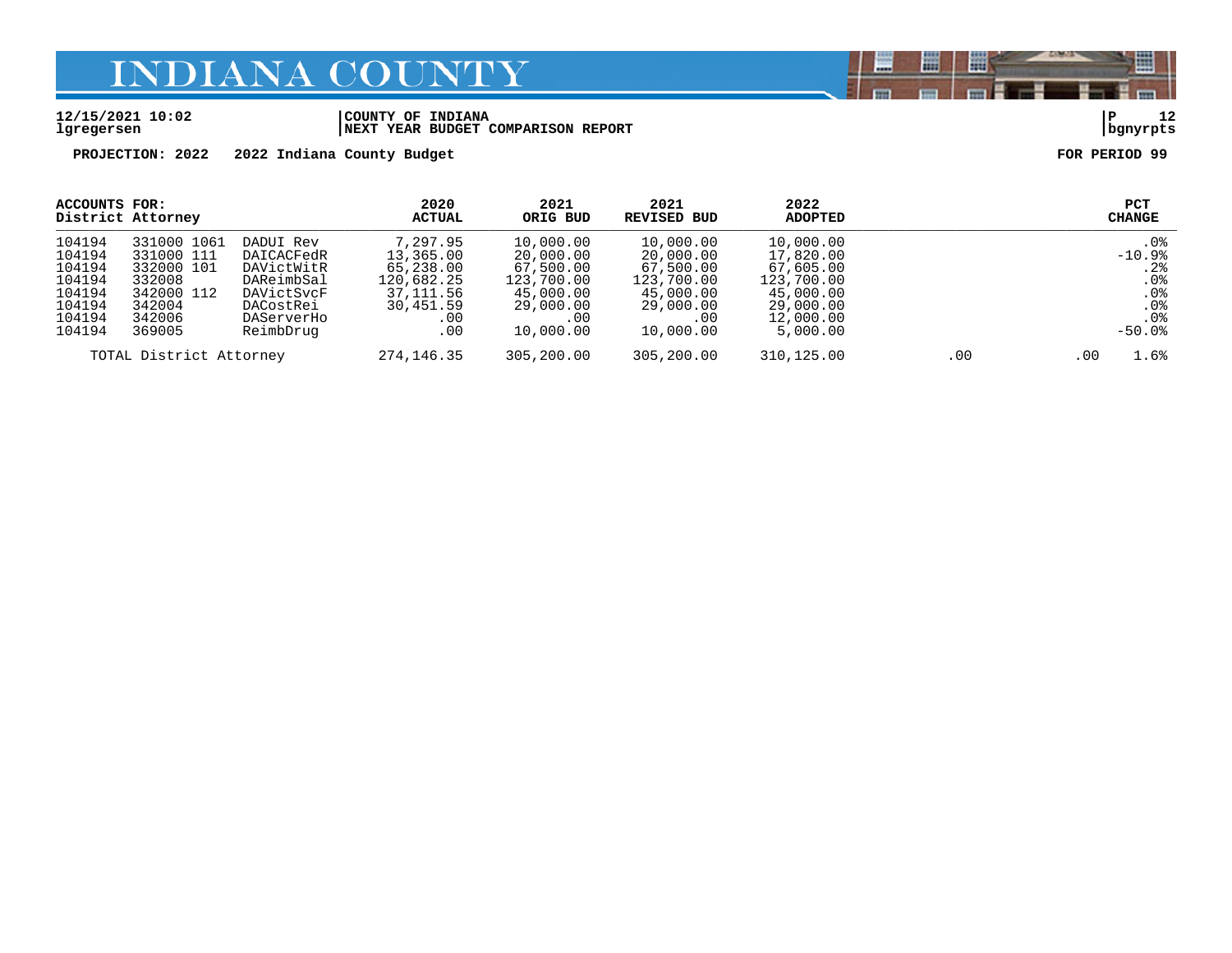| 12/15/2021 10:02 | COUNTY OF INDIANA                  |          |  |
|------------------|------------------------------------|----------|--|
| lgregersen       | NEXT YEAR BUDGET COMPARISON REPORT | banvrpts |  |

**PROJECTION: 2022 2022 Indiana County Budget FOR PERIOD 99**

| ACCOUNTS FOR:                  |                              | 2020          | 2021       | 2021        | 2022       |            | <b>PCT</b>    |                 |
|--------------------------------|------------------------------|---------------|------------|-------------|------------|------------|---------------|-----------------|
| Prothonotary and Clerk of Cour |                              | <b>ACTUAL</b> | ORIG BUD   | REVISED BUD | ADOPTED    |            | <b>CHANGE</b> |                 |
| 104195                         | 342100                       | ClkCtsFees    | 349,560.24 | 391,000.00  | 391,000.00 | 391,000.00 |               | . 0%            |
| 104195                         | 342200                       | Proth Fee     | 123,189.28 | 180,000.00  | 180,000.00 | 130,000.00 |               | $-27.8\%$       |
| 104195                         | 361007                       | Int Proth     | 4.04       | 6.00        | 6.00       | 2.00       |               | $-66.7%$        |
| 104195                         | 361008                       | Int ClkCts    | 483.85     | 339.00      | 339.00     | 408.00     |               | 20.4%           |
|                                | TOTAL Prothonotary and Clerk |               | 473,237.41 | 571,345.00  | 571,345.00 | 521,410.00 | .00           | $-8.7%$<br>. 00 |

圌

扁

圈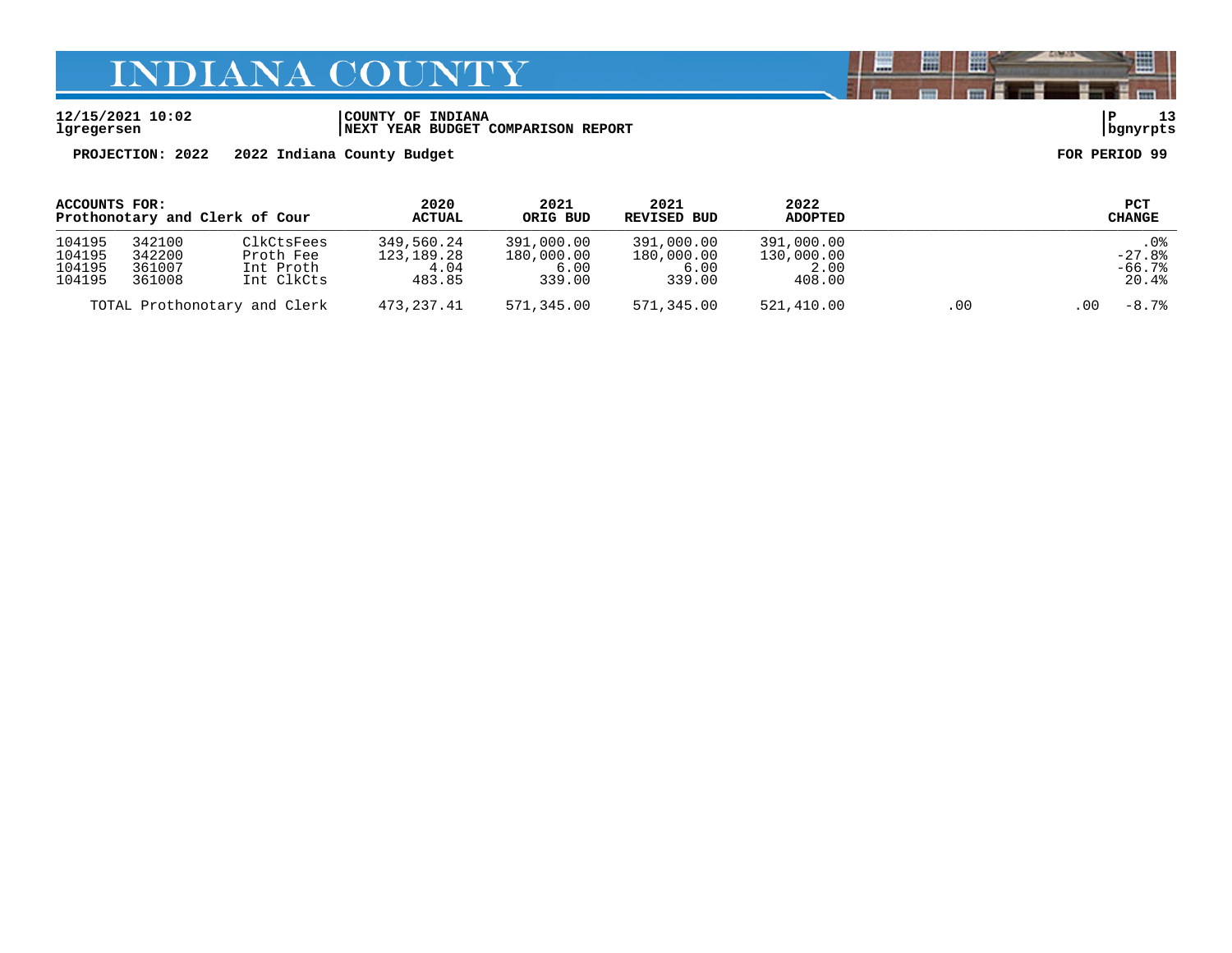#### **12/15/2021 10:02 |COUNTY OF INDIANA |P 14 lgregersen |NEXT YEAR BUDGET COMPARISON REPORT |bgnyrpts**

**PROJECTION: 2022 2022 Indiana County Budget FOR PERIOD 99**

| <b>ACCOUNTS FOR:</b><br>Sheriff                                                                            |                                                                                                            |                                                                                                                                           | 2020<br><b>ACTUAL</b>                                                                                                       | 2021<br>ORIG BUD                                                                                                               | 2021<br>REVISED BUD                                                                                                            | 2022<br><b>ADOPTED</b>                                                                                                              |     | <b>PCT</b><br><b>CHANGE</b>                                                                                                      |
|------------------------------------------------------------------------------------------------------------|------------------------------------------------------------------------------------------------------------|-------------------------------------------------------------------------------------------------------------------------------------------|-----------------------------------------------------------------------------------------------------------------------------|--------------------------------------------------------------------------------------------------------------------------------|--------------------------------------------------------------------------------------------------------------------------------|-------------------------------------------------------------------------------------------------------------------------------------|-----|----------------------------------------------------------------------------------------------------------------------------------|
| 104197<br>104197<br>104197<br>104197<br>104197<br>104197<br>104197<br>104197<br>104197<br>104197<br>104197 | 320000<br>331000<br>332000<br>342600<br>342601<br>342603<br>342604<br>342608<br>361006<br>369004<br>369006 | Sh LicP<br>FedRev<br>ShfStRevRe<br>Sher Fee<br>ShfBailBnd<br>ShfWarrant<br>ShfTransC<br>ShDomWarr<br>Int Sher<br>ReimbOther<br>ReimbDADUI | 50,432.00<br>3,560.76<br>.00<br>74,657.99<br>2,776.38<br>6,879.73<br>5,056.58<br>800.00<br>472.25<br>155,728.30<br>2,800.00 | 64,500.00<br>.00<br>10,000.00<br>90,000.00<br>3,000.00<br>2,500.00<br>4,500.00<br>1,500.00<br>400.00<br>225,000.00<br>2,000.00 | 64,500.00<br>.00<br>10,000.00<br>90,000.00<br>3,000.00<br>2,500.00<br>4,500.00<br>1,500.00<br>400.00<br>225,000.00<br>2,000.00 | 72,000.00<br>1,200.00<br>10,000.00<br>90,000.00<br>3,500.00<br>8,000.00<br>4,500.00<br>1,500.00<br>300.00<br>225,000.00<br>1,000.00 |     | 11.6%<br>. 0%<br>.0%<br>.0 <sub>8</sub><br>16.7%<br>220.0%<br>. 0%<br>.0 <sub>8</sub><br>$-25.0%$<br>.0 <sub>8</sub><br>$-50.0%$ |
|                                                                                                            | TOTAL Sheriff                                                                                              |                                                                                                                                           | 303,163.99                                                                                                                  | 403,400.00                                                                                                                     | 403,400.00                                                                                                                     | 417,000.00                                                                                                                          | .00 | 3.4%<br>.00                                                                                                                      |

闇

圌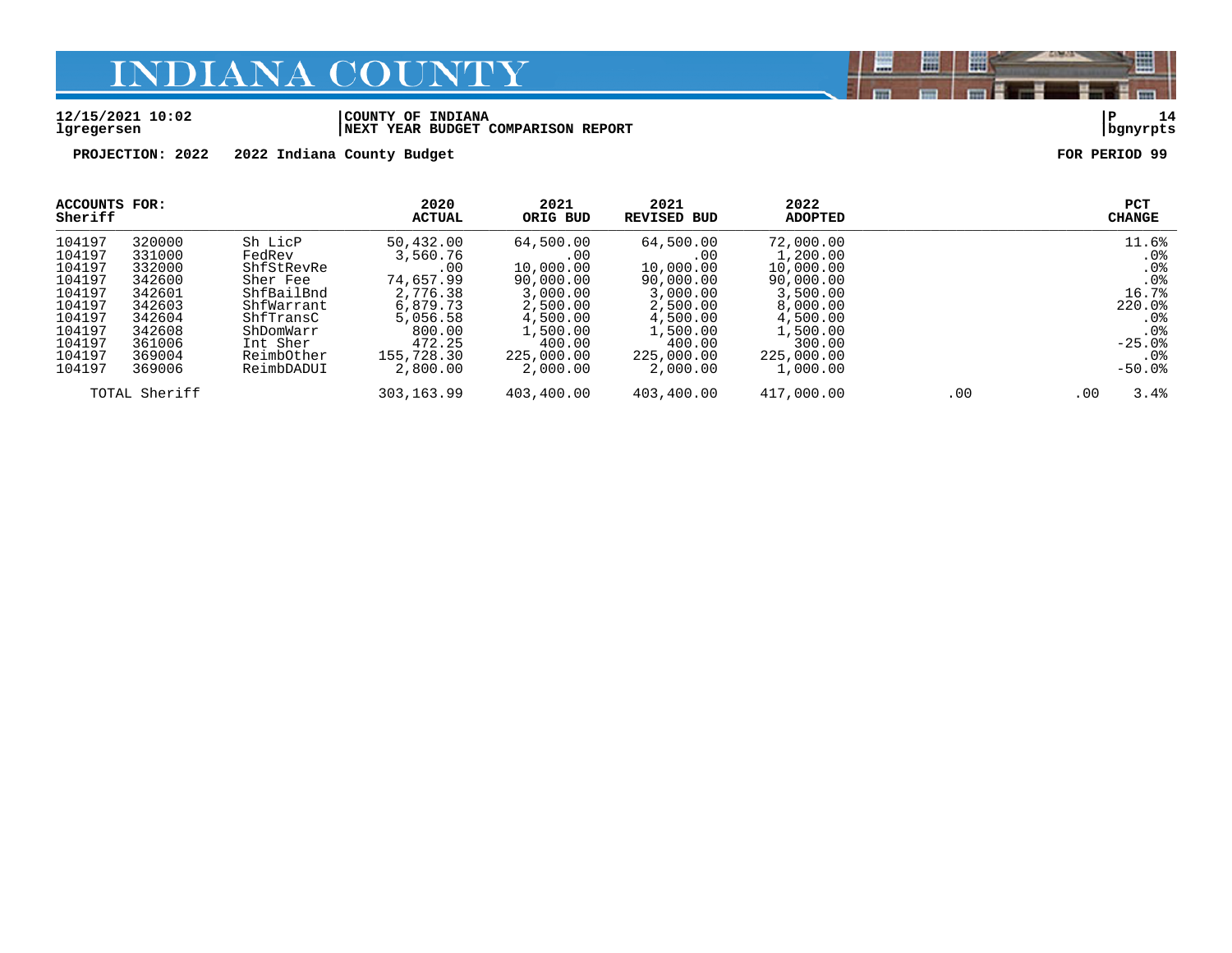#### **12/15/2021 10:02 |COUNTY OF INDIANA |P 15 lgregersen |NEXT YEAR BUDGET COMPARISON REPORT |bgnyrpts**

**PROJECTION: 2022 2022 Indiana County Budget FOR PERIOD 99**

| ACCOUNTS FOR:<br>Jail                                              |                                                                    |                                                                                               | 2020<br>ACTUAL                                                                   | 2021<br>ORIG BUD                                                                 | 2021<br>REVISED BUD                                                              | 2022<br>ADOPTED                                                                  |     |      | PCT<br>CHANGE                                                      |
|--------------------------------------------------------------------|--------------------------------------------------------------------|-----------------------------------------------------------------------------------------------|----------------------------------------------------------------------------------|----------------------------------------------------------------------------------|----------------------------------------------------------------------------------|----------------------------------------------------------------------------------|-----|------|--------------------------------------------------------------------|
| 104232<br>104232<br>104232<br>104232<br>104232<br>104232<br>104232 | 344011<br>344300<br>344304<br>344305<br>344307<br>344310<br>369001 | JailCentra<br>Jail Hsnq<br>JailBookin<br>JailMedFee<br>JailInmHea<br>JailFedTra<br>Jail Resti | 24,837.53<br>1,042,977.00<br>24,676.44<br>576.58<br>386.73<br>1,115.56<br>362.75 | 27,000.00<br>1,020,000.00<br>25,500.00<br>700.00<br>415.00<br>1,000.00<br>100.00 | 27,000.00<br>1,020,000.00<br>25,500.00<br>700.00<br>415.00<br>1,000.00<br>100.00 | 27,000.00<br>1,150,000.00<br>28,000.00<br>700.00<br>415.00<br>2,000.00<br>350.00 |     |      | .0 <sub>8</sub><br>12.7%<br>9.8%<br>.0%<br>.0%<br>100.0%<br>250.0% |
|                                                                    | TOTAL Jail                                                         |                                                                                               | 1,094,932.59                                                                     | 1,074,715.00                                                                     | 1,074,715.00                                                                     | 1,208,465.00                                                                     | .00 | . 00 | 12.4%                                                              |

闇

圌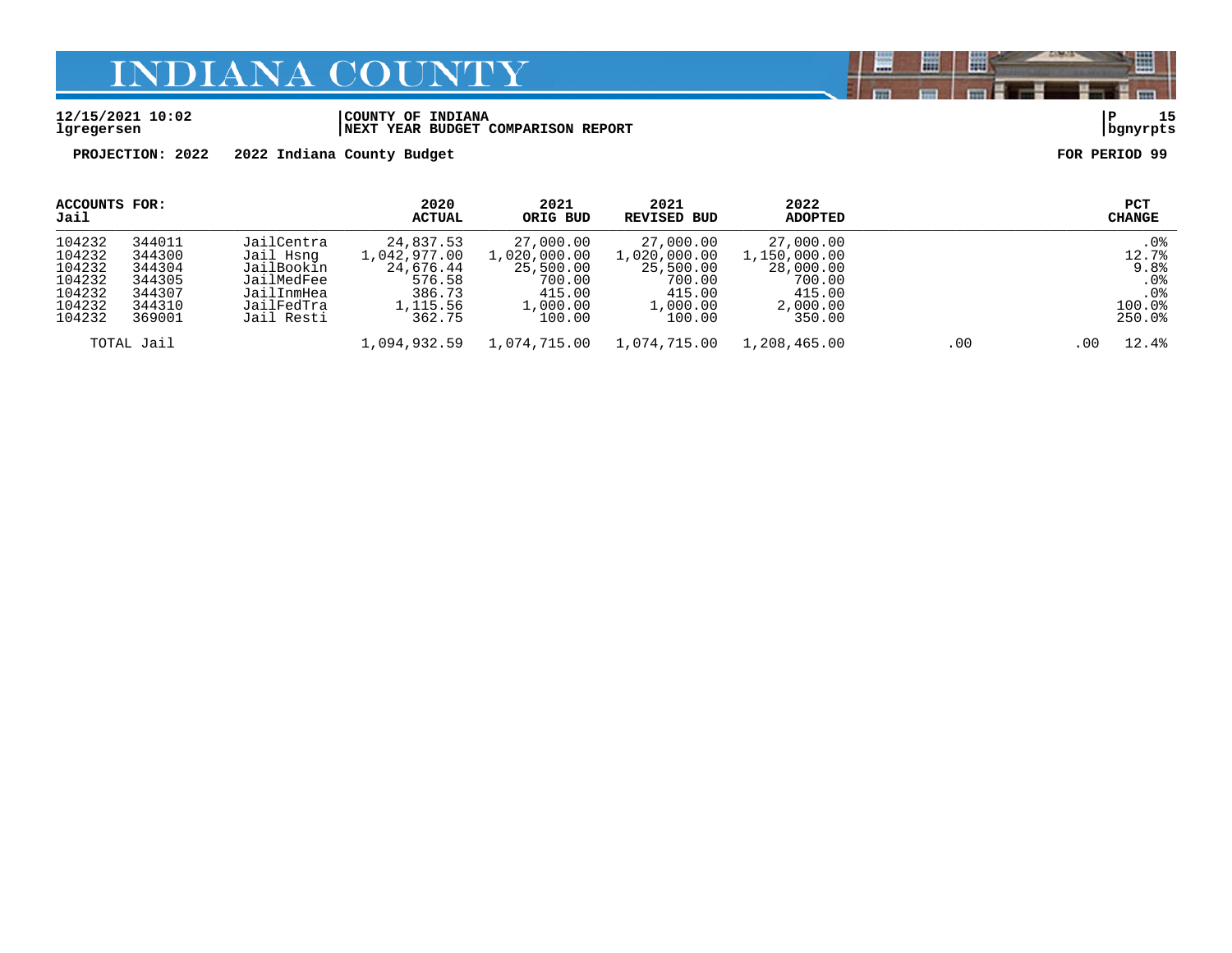#### **12/15/2021 10:02 |COUNTY OF INDIANA |P 16 lgregersen |NEXT YEAR BUDGET COMPARISON REPORT |bgnyrpts**

**PROJECTION: 2022 2022 Indiana County Budget FOR PERIOD 99**

| ACCOUNTS FOR:<br>Adult Probation |                  |                          | 2020<br><b>ACTUAL</b> | 2021<br>ORIG BUD         | 2021<br><b>REVISED BUD</b> | 2022<br><b>ADOPTED</b>   |     |     | PCT<br><b>CHANGE</b>    |
|----------------------------------|------------------|--------------------------|-----------------------|--------------------------|----------------------------|--------------------------|-----|-----|-------------------------|
| 104236<br>104236                 | 332020<br>332022 | AProbGrnt<br>AProbStRev  | .00<br>121, 111.50    | 108,953.00<br>125,000.00 | 108,953.00<br>125,000.00   | 108,953.00<br>125,000.00 |     |     | . 0%<br>.0 <sub>8</sub> |
| 104236<br>104236                 | 333005<br>344001 | AProbAIDrq<br>AProbUrina | 78,928.68<br>399.00   | 85,000.00<br>1,000.00    | 85,000.00<br>1,000.00      | 85,000.00<br>1,000.00    |     |     | .0%<br>.0%              |
| 104236<br>104236                 | 344002<br>344003 | AProbElMon<br>AProbComm  | 33,400.02<br>4,870.00 | 45,000.00<br>6,500.00    | 45,000.00<br>6.500.00      | 45,000.00<br>6,500.00    |     |     | .0%<br>.0%              |
| 104236<br>104236                 | 344005<br>344007 | AProbOffSu<br>AProbSumAR | 158,757.52<br>.00     | 120,000.00<br>500.00     | 120,000.00<br>500.00       | 120,000.00<br>500.00     |     |     | .0%<br>.0 <sub>8</sub>  |
| 104236<br>104236                 | 344008<br>344009 | AProbInter<br>AProbElect | 1,955.00<br>5,816.00  | 2,500.00<br>10,000.00    | 2,500.00<br>10,000.00      | 2,500.00<br>10,000.00    |     |     | .0%<br>.0%              |
| 104236                           | 344010           | AProbNPSch               | 2,258.43              | 1,500.00                 | 1,500.00                   | 1,500.00                 |     |     | .0 <sub>8</sub>         |
|                                  |                  | TOTAL Adult Probation    | 407,496.15            | 505,953.00               | 505,953.00                 | 505,953.00               | .00 | .00 | . 0%                    |

闇

圌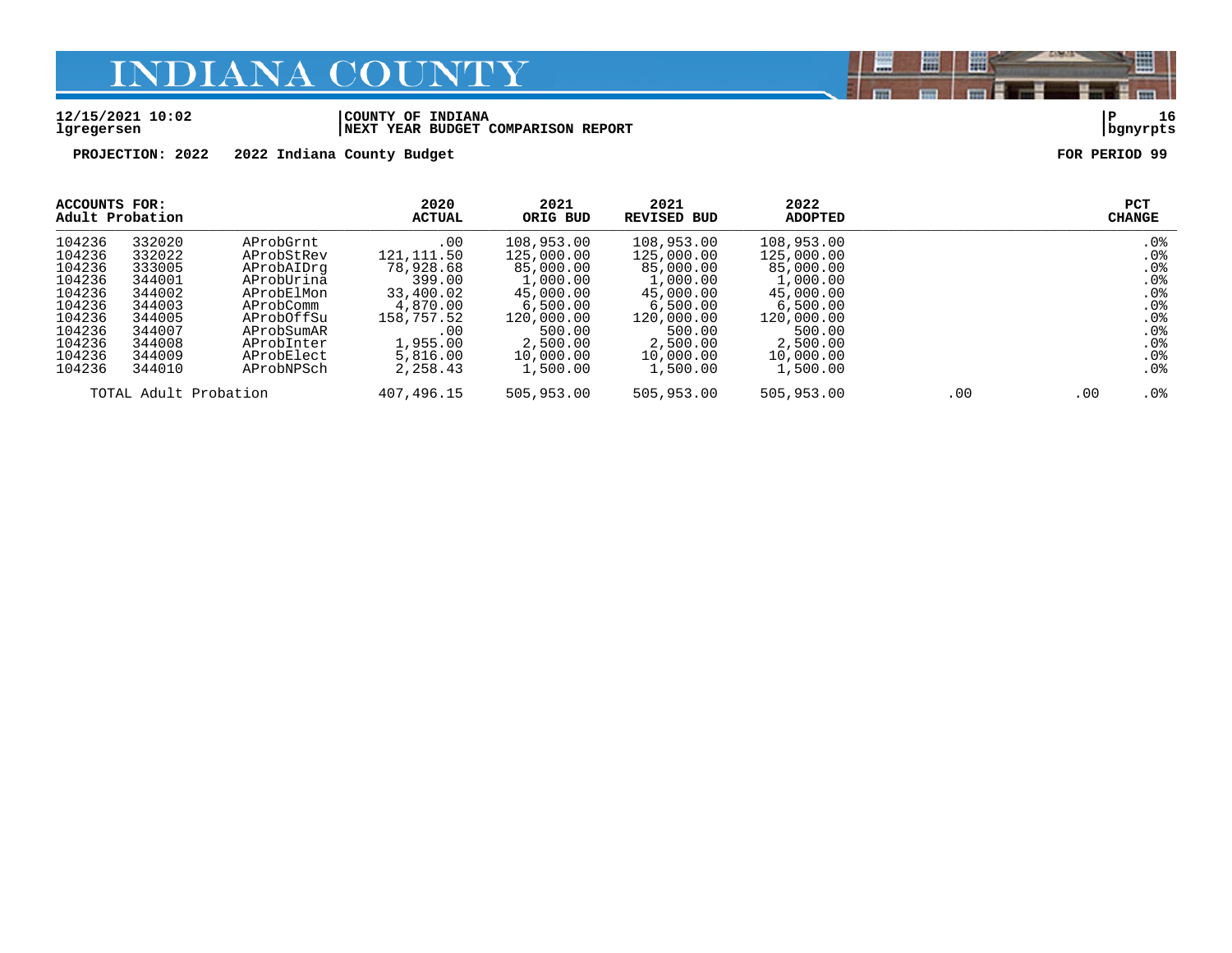#### **12/15/2021 10:02 |COUNTY OF INDIANA |P 17 lgregersen |NEXT YEAR BUDGET COMPARISON REPORT |bgnyrpts**

**PROJECTION: 2022 2022 Indiana County Budget FOR PERIOD 99**

| ACCOUNTS FOR:                                  | Juvenile Probation                             |                                                                  | 2020<br><b>ACTUAL</b>                                     | 2021<br>ORIG BUD                                          | 2021<br>REVISED BUD                                       | 2022<br><b>ADOPTED</b>                                    |     |        | <b>PCT</b><br>CHANGE                                       |
|------------------------------------------------|------------------------------------------------|------------------------------------------------------------------|-----------------------------------------------------------|-----------------------------------------------------------|-----------------------------------------------------------|-----------------------------------------------------------|-----|--------|------------------------------------------------------------|
| 104237<br>104237<br>104237<br>104237<br>104237 | 332026<br>332028<br>332039<br>344001<br>344004 | JProbGrntA<br>JProbTrain<br>A148 JvP<br>JProbUrina<br>JProbChild | 81,668.00<br>1,180.00<br>306,677.00<br>40.00<br>10,092.57 | 81,668.00<br>1,200.00<br>195,043.00<br>100.00<br>6,000.00 | 81,668.00<br>1,200.00<br>195,043.00<br>100.00<br>6,000.00 | 81,668.00<br>1,200.00<br>195,043.00<br>100.00<br>6,000.00 |     |        | .0%<br>.0 <sub>8</sub><br>$.0\%$<br>.0 <sub>8</sub><br>.0% |
| TOTAL Juvenile Probation                       |                                                | 399,657.57                                                       | 284,011.00                                                | 284,011.00                                                | 284,011.00                                                | .00                                                       | .00 | $.0\%$ |                                                            |

闇

圌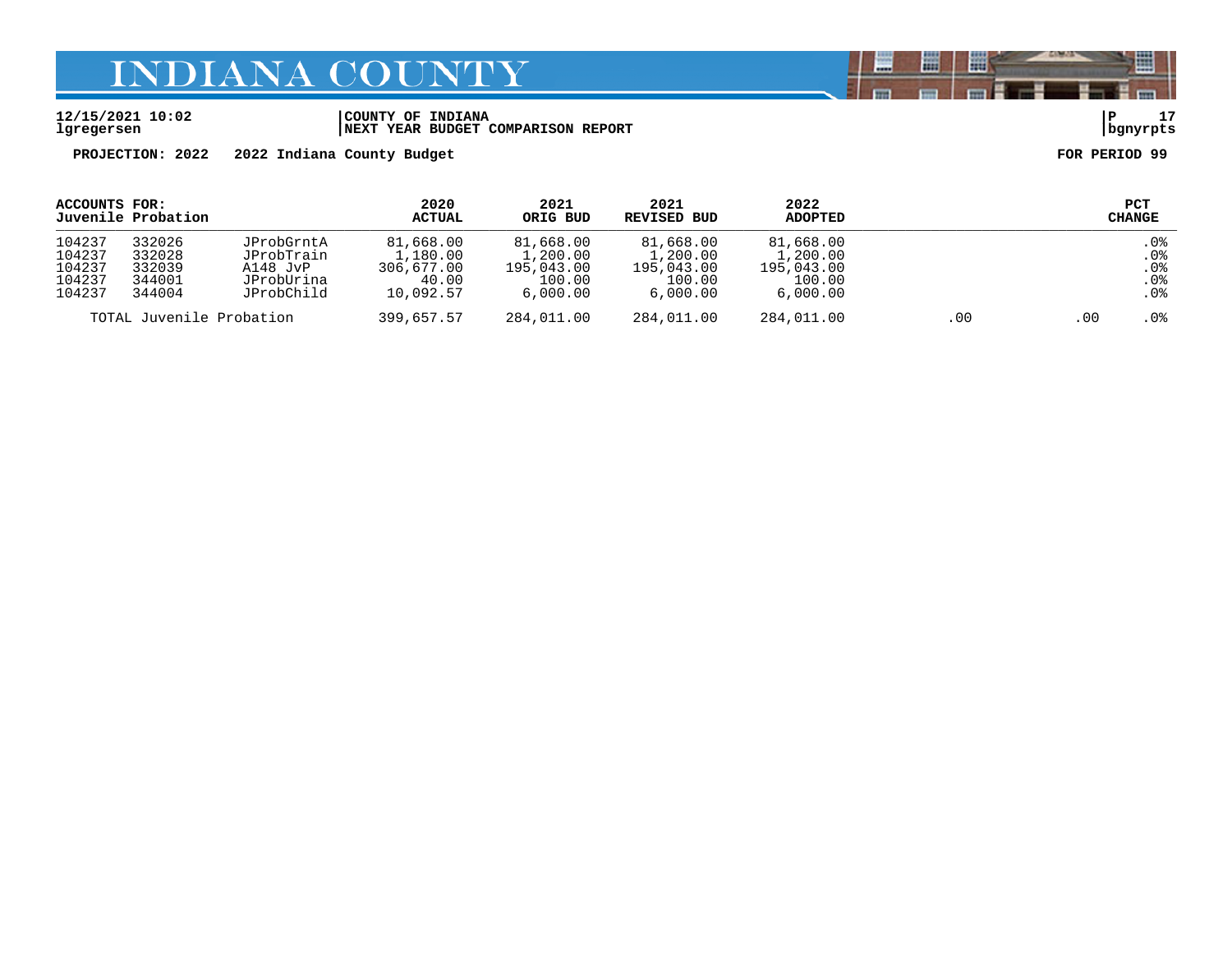**12/15/2021 10:02 |COUNTY OF INDIANA |P 18 lgregersen |NEXT YEAR BUDGET COMPARISON REPORT |bgnyrpts**

**PROJECTION: 2022 2022 Indiana County Budget FOR PERIOD 99**

| ACCOUNTS FOR:<br>PCCD Interm Punish Pass Thru |        | 2020<br>2021<br>ORIG BUD<br><b>ACTUAL</b> |            | 2021<br>REVISED BUD | 2022<br><b>ADOPTED</b> |           | PCT<br>CHANGE |     |      |
|-----------------------------------------------|--------|-------------------------------------------|------------|---------------------|------------------------|-----------|---------------|-----|------|
| 104240                                        | 332000 | PCCDInterm                                | 134,346.11 | 87,381.00           | 87,381.00              | 87,381.00 |               |     | . 0% |
|                                               |        | TOTAL PCCD Interm Punish Pas              | 134,346.11 | 87,381.00           | 87,381.00              | 87,381.00 | .00           | -00 | . 0% |

闇

圌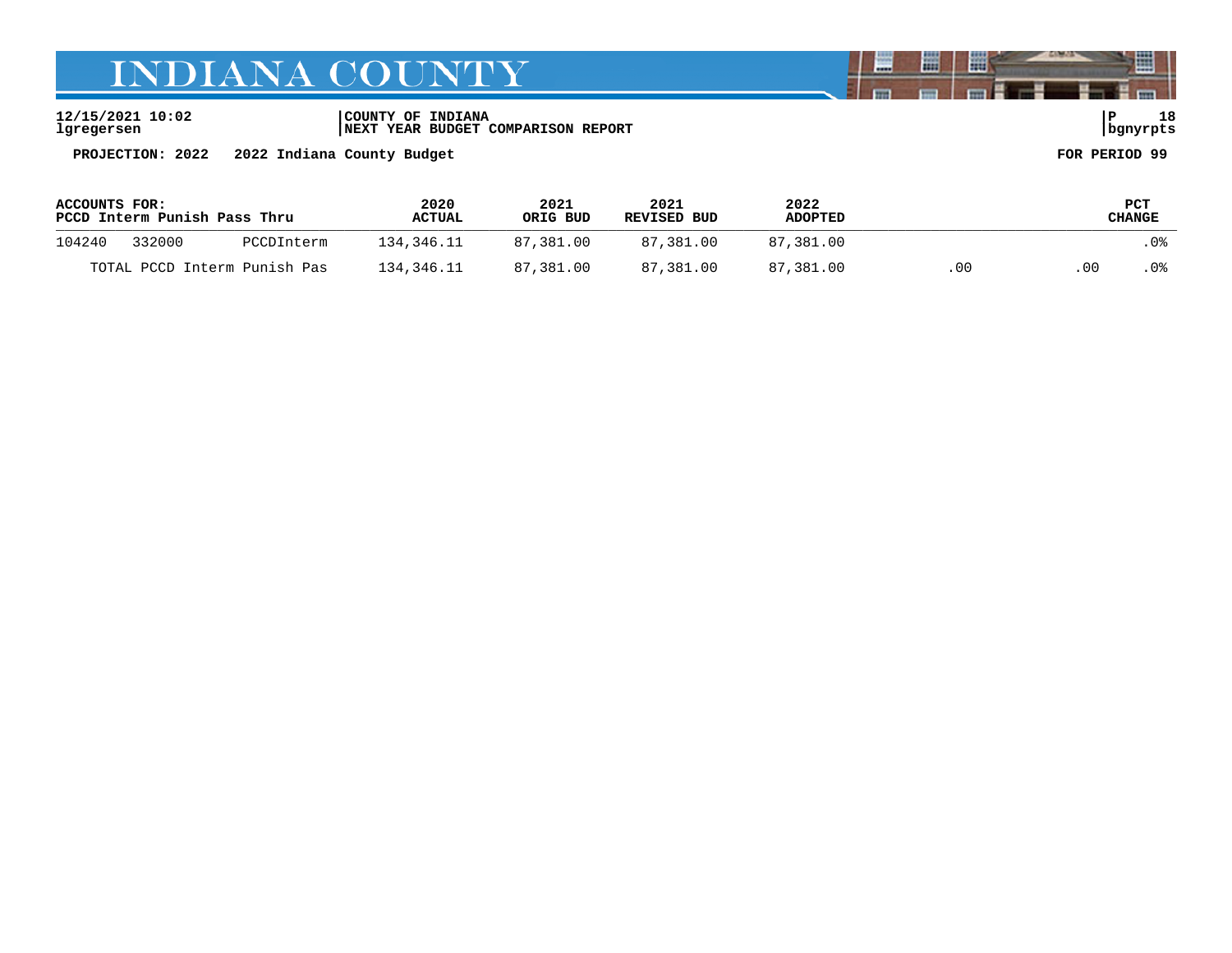#### **12/15/2021 10:02 |COUNTY OF INDIANA |P 19 lgregersen |NEXT YEAR BUDGET COMPARISON REPORT |bgnyrpts**

**PROJECTION: 2022 2022 Indiana County Budget FOR PERIOD 99**

| ACCOUNTS FOR:                      | Emergency Management Agency |                              | 2020<br>ACTUAL               | 2021<br>ORIG BUD           | 2021<br>REVISED BUD        | 2022<br><b>ADOPTED</b>       |     | <b>PCT</b><br><b>CHANGE</b> |
|------------------------------------|-----------------------------|------------------------------|------------------------------|----------------------------|----------------------------|------------------------------|-----|-----------------------------|
| 104291<br>104291                   | 331005<br>344400            | EMPG<br>EMA Sales            | 76,015.00<br>5.00            | 79,000.00<br>200.00        | 79,000.00<br>200.00        | 76,015.00<br>200.00          |     | $-3.8%$<br>. 0%             |
| 10429195 332062<br>10429195 362014 |                             | StRegProj<br>Rent 911        | .00<br>45,851.14             | 107,524.00<br>44,000.00    | 107,524.00<br>44,000.00    | 88,997.00<br>45,000.00       |     | $-17.2$ $8$<br>2.3%         |
| 10429195 369004<br>10429195 369007 |                             | ReimbOther<br>ReimbPerso     | 1,169,111.74<br>1,520,427.94 | 983,654.00<br>1,526,811.00 | 983,654.00<br>1,526,811.00 | 1,035,978.00<br>1,492,350.00 |     | 5.3%<br>$-2.3%$             |
|                                    |                             | TOTAL Emergency Management A | 2,811,410.82                 | 2,741,189.00               | 2,741,189.00               | 2,738,540.00                 | .00 | $-.1$ 8<br>.00              |

闇

圌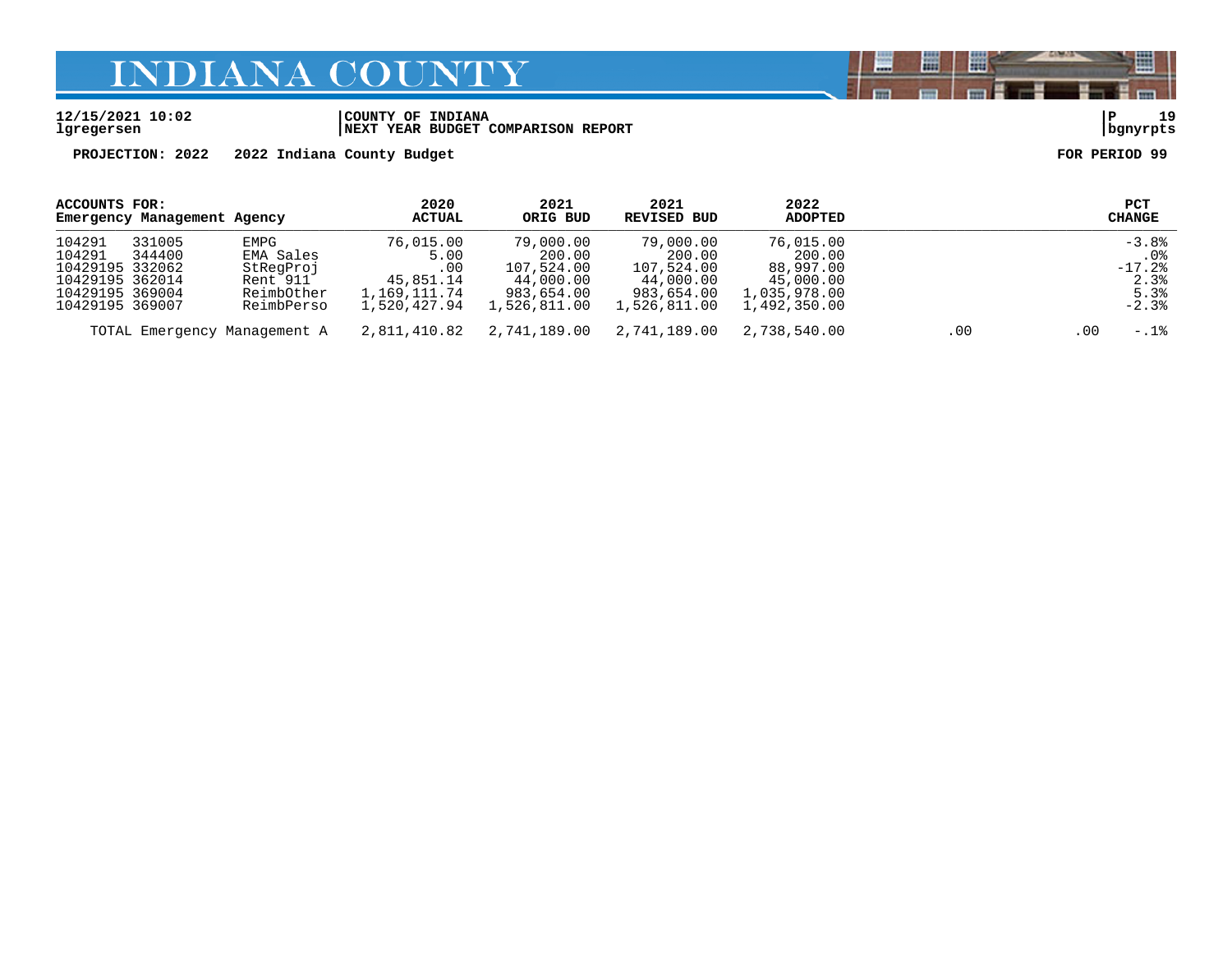**12/15/2021 10:02 |COUNTY OF INDIANA |P 20 lgregersen |NEXT YEAR BUDGET COMPARISON REPORT |bgnyrpts**

**PROJECTION: 2022 2022 Indiana County Budget FOR PERIOD 99**

| ACCOUNTS FOR:<br>Animal Shelter |                    | 2020<br><b>ACTUAL</b> | 2021<br>ORIG BUD | 2021<br>REVISED BUD | 2022<br><b>ADOPTED</b> |          | <b>PCT</b><br>CHANGE |       |       |
|---------------------------------|--------------------|-----------------------|------------------|---------------------|------------------------|----------|----------------------|-------|-------|
| 104294                          | 367000<br>Don AnSh |                       | 10,141.29        | 4,500.00            | 4,500.00               | 5,500.00 |                      |       | 22.2% |
| TOTAL Animal Shelter            |                    | 10,141.29             | 4,500.00         | 4,500.00            | 5,500.00               | .00      | 00                   | 22.2% |       |

闇

圌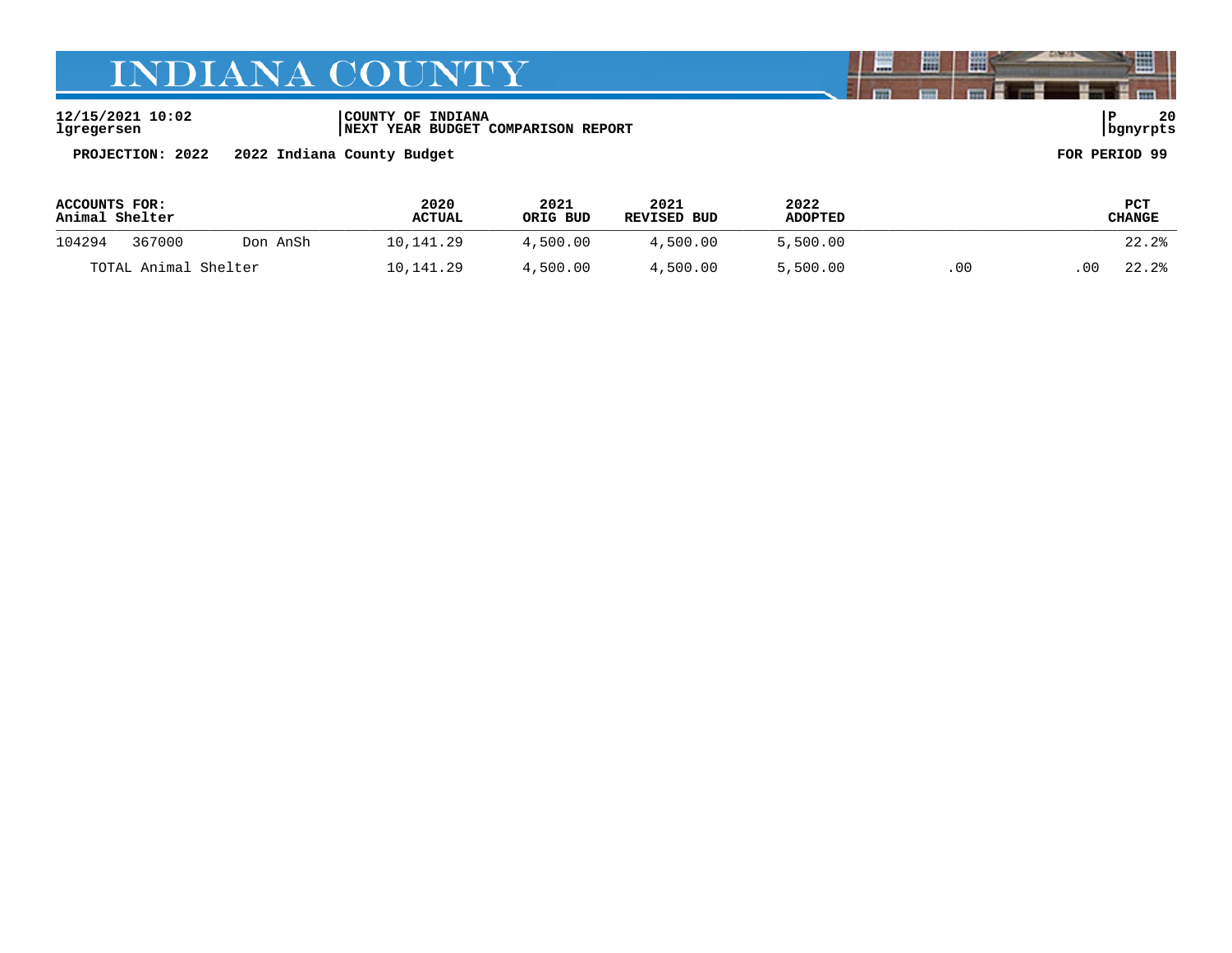**12/15/2021 10:02 |COUNTY OF INDIANA |P 21 lgregersen |NEXT YEAR BUDGET COMPARISON REPORT |bgnyrpts**

**PROJECTION: 2022 2022 Indiana County Budget FOR PERIOD 99**

| <b>ACCOUNTS FOR:</b><br>Solid Waste |                   | 2020<br><b>ACTUAL</b> | 2021<br>ORIG BUD | 2021<br>REVISED BUD | 2022<br><b>ADOPTED</b> | PCT<br>CHANGE |     |             |
|-------------------------------------|-------------------|-----------------------|------------------|---------------------|------------------------|---------------|-----|-------------|
| 104324                              | 332045            | Solid Wast            | 36,807.01        | 30,000.00           | 30,000.00              | 36,807.00     |     | 22.7%       |
|                                     | TOTAL Solid Waste |                       | 36,807.01        | 30,000.00           | 30,000.00              | 36,807.00     | .00 | 00<br>22.7% |

闇

圌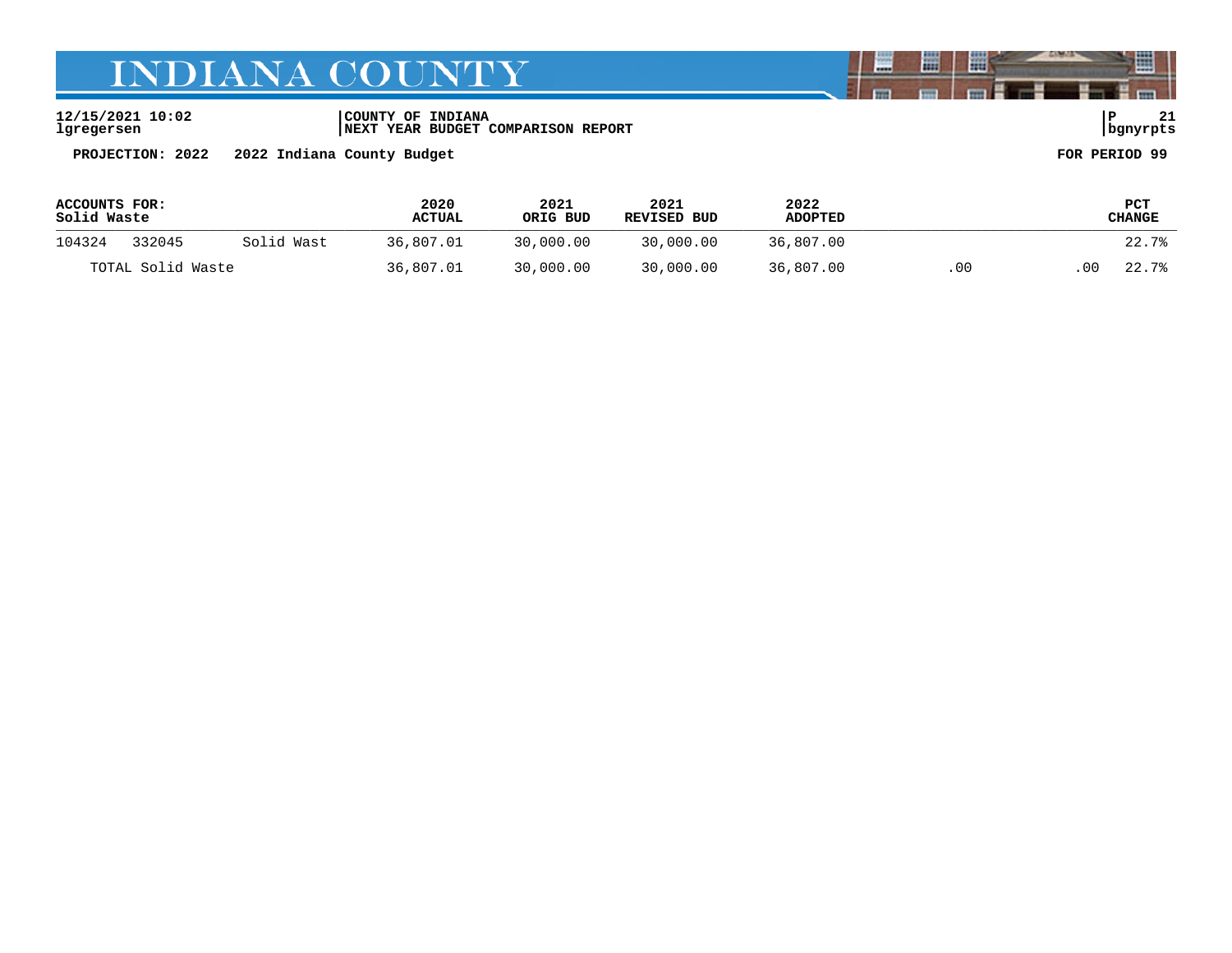**12/15/2021 10:02 |COUNTY OF INDIANA |P 22 lgregersen |NEXT YEAR BUDGET COMPARISON REPORT |bgnyrpts**

**PROJECTION: 2022 2022 Indiana County Budget FOR PERIOD 99**

| ACCOUNTS FOR:<br>Airport |               |            | 2020<br><b>ACTUAL</b> | 2021<br>ORIG BUD | 2021<br>REVISED BUD | 2022<br><b>ADOPTED</b> |      | PCT<br>CHANGE  |
|--------------------------|---------------|------------|-----------------------|------------------|---------------------|------------------------|------|----------------|
| 104331                   | 362020        | Royalt Air | 5,404.81              | 7,000.00         | 7,000.00            | 5,000.00               |      | $-28.6%$       |
|                          | TOTAL Airport |            | 5,404.81              | 7,000.00         | 7,000.00            | 5,000.00               | .00. | $-28.6%$<br>00 |

闇

圌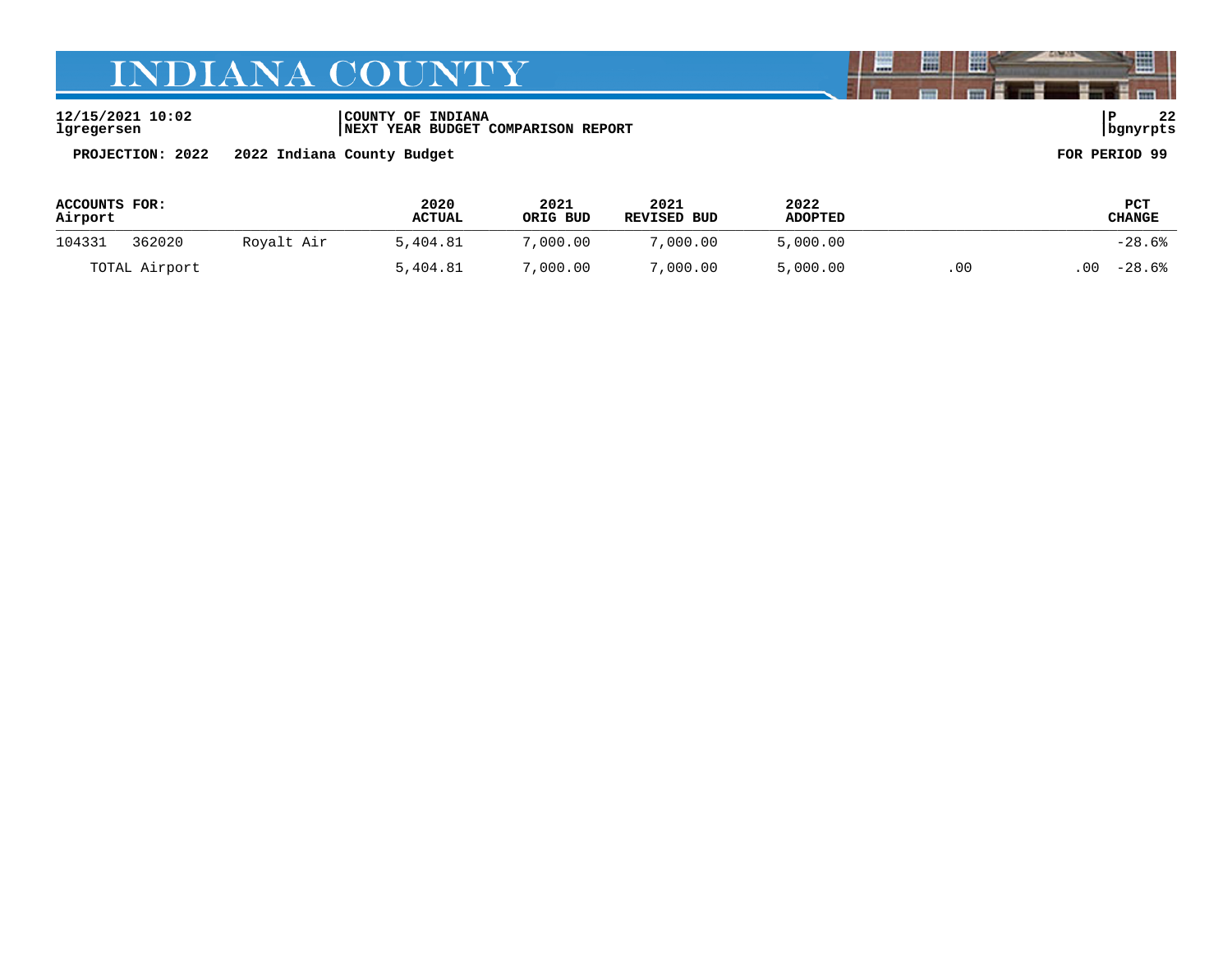#### **12/15/2021 10:02 |COUNTY OF INDIANA |P 23 lgregersen |NEXT YEAR BUDGET COMPARISON REPORT |bgnyrpts**

**PROJECTION: 2022 2022 Indiana County Budget FOR PERIOD 99**

| ACCOUNTS FOR:   | Children and Youth Services |                              | 2020<br><b>ACTUAL</b> | 2021<br>ORIG BUD | 2021<br><b>REVISED BUD</b> | 2022<br><b>ADOPTED</b> |     | <b>CHANGE</b> | PCT        |
|-----------------|-----------------------------|------------------------------|-----------------------|------------------|----------------------------|------------------------|-----|---------------|------------|
| 104420          | 331007                      | TANF CYS                     | 76,909.43             | 160,181.00       | 160,181.00                 | 160,181.00             |     |               | $.0\%$     |
| 104420          | 331009                      | Title IV B                   | 131,537.00            | 131,537.00       | 131,537.00                 | 131,537.00             |     |               | .0%        |
| 104420          | 331011                      | IVE FC CYS                   | 1,290,549.31          | 921,557.00       | 921,557.00                 | 1,161,471.00           |     |               | 26.0%      |
| 104420          | 331012                      | IVE Ad CYS                   | 527,239.11            | 385,871.00       | 385,871.00                 | 434,095.00             |     |               | 12.5%      |
| 104420          | 331013                      | Title XX                     | 64,746.00             | 64,746.00        | 64,746.00                  | 64,746.00              |     |               | $.0\%$     |
| 104420          | 331015                      | Medicaid                     | 1,741.86              | 2,720.00         | 2,720.00                   | 3,344.00               |     |               | 22.9%      |
| 104420          | 331016                      | IVE SPLC                     | 112,455.66            | 133,796.00       | 133,796.00                 | 139,114.00             |     |               | 4.0%       |
| 104420          | 331017                      | FedCasewrk                   | 3,727.00              | 3,727.00         | 3,727.00                   | 3,727.00               |     |               | $.0\%$     |
| 104420          | 332037                      | St Rv IV B                   | 35,077.00             | 35,078.00        | 35,078.00                  | 35,078.00              |     |               | .0%        |
| 104420          | 332039                      | A148 CYS                     | 4,050,904.00          | 4,883,602.00     | 4,883,602.00               | 5, 314, 207.00         |     |               | 8.8%       |
| 104420          | 334010                      | CWEL                         | 38,691.85             | 62,527.00        | 62,527.00                  | 13,205.00              |     |               | $-78.9%$   |
| 104420          | 346200                      | CYS Prnt                     | 142,714.33            | 180,587.00       | 180,587.00                 | 180,540.00             |     |               | $.0\%$     |
| 10442026 331000 |                             | CYSIndLvFR                   | 43,713.87             | 71,504.00        | 71,504.00                  | 71,504.00              |     |               | .0%        |
| 10442026 332000 |                             | CYSIndLvSt                   | 580,914.23            | 449,222.00       | 449,222.00                 | 650,330.00             |     |               | 44.8%      |
| 10442029 332040 |                             | CYSFamGRev                   | 25,000.00             | 147,250.00       | 147,250.00                 | 140,125.00             |     |               | $-4.8%$    |
| 10442030 331010 |                             | CYSITFdIVE                   | 14,086.88             | 27,368.00        | 27,368.00                  | 43,707.00              |     |               | 59.7%      |
| 10442030 332039 |                             | CYSITAc148                   | 45,139.96             | 93,314.00        | 93,314.00                  | 91,189.00              |     |               | $-2.3%$    |
| 10442031 332000 |                             | CYSHsqStRv                   | 29,840.95             | 34,000.00        | 34,000.00                  | 34,000.00              |     |               | $.0\%$     |
| 10442033 332000 |                             | CYSMSTStRv                   | .00                   | 66,500.00        | 66,500.00                  | 14,250.00              |     |               | $-78.6%$   |
| 10442037 332000 |                             | AltStateRe                   | 16,715.70             | 33,750.00        | 33,750.00                  | 33,750.00              |     |               | $.0\%$     |
| 10442041 332000 |                             | CYSSeekSta                   | 55,261.50             | 190,618.00       | 190,618.00                 | 118,750.00             |     |               | $-37.7%$   |
| 10442042 332000 |                             | CYSIncrSta                   | 120,365.93            | 175,114.00       | 175,114.00                 | 159,125.00             |     |               | $-9.1$ $8$ |
| 10442043 332000 |                             | CYSNurtSta                   | 153, 292.67           | 223,725.00       | 223,725.00                 | 223,725.00             |     |               | . 0%       |
| 10442044 332000 |                             | CYSPromSta                   | 180,000.00            | 360,000.00       | 360,000.00                 | 180,000.00             |     |               | $-50.0%$   |
| 10442045 331000 |                             | CYSILYFedR                   | .00                   | $.00 \,$         | .00                        | 120,110.00             |     |               | $.0\%$     |
| 10442046 331000 |                             | CYSPlSafFe                   | $.00 \ \rm$           | $.00 \,$         | .00                        | 30,000.00              |     |               | $.0\%$     |
|                 |                             | TOTAL Children and Youth Ser | 7,740,624.24          | 8,838,294.00     | 8,838,294.00               | 9,551,810.00           | .00 | $.00 \,$      | 8.1%       |

闇

圌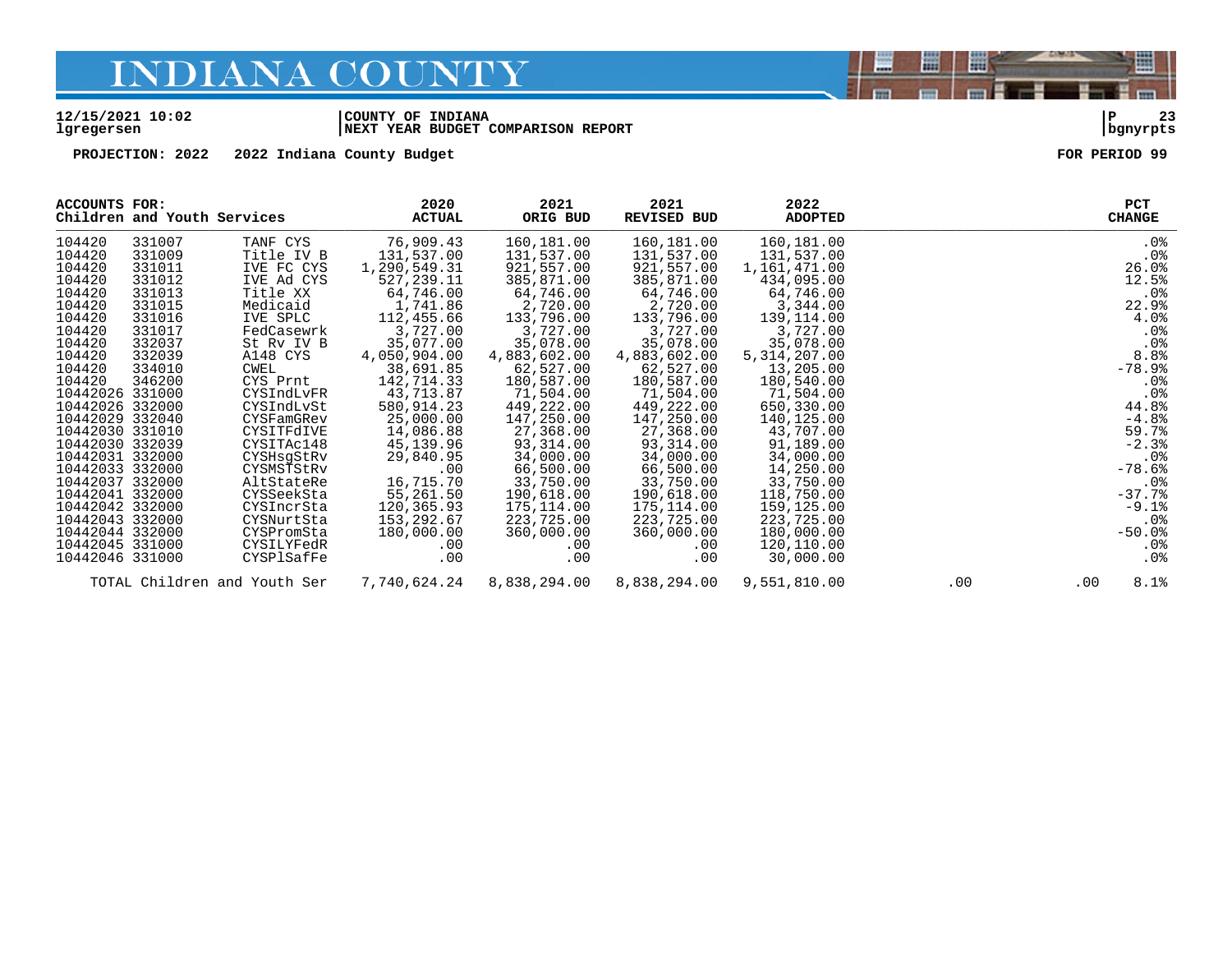**12/15/2021 10:02 |COUNTY OF INDIANA |P 24 lgregersen |NEXT YEAR BUDGET COMPARISON REPORT |bgnyrpts**

**PROJECTION: 2022 2022 Indiana County Budget FOR PERIOD 99**

| ACCOUNTS FOR:<br>Human Services |                                |                                       | 2020<br><b>ACTUAL</b>              | 2021<br>ORIG BUD                    | 2021<br>REVISED BUD                 | 2022<br><b>ADOPTED</b>              |      |      | PCT<br>CHANGE         |
|---------------------------------|--------------------------------|---------------------------------------|------------------------------------|-------------------------------------|-------------------------------------|-------------------------------------|------|------|-----------------------|
| 104490<br>104490<br>104490      | 367000 110<br>369004<br>369007 | HSSuicDon<br>ReimbOther<br>ReimbPerso | 7,653.03<br>14,885.32<br>60,492.03 | 17,650.00<br>12,300.00<br>54,000.00 | 17,650.00<br>12,300.00<br>54,000.00 | 17,650.00<br>16,200.00<br>55,000.00 |      |      | . 0%<br>31.7%<br>1.9% |
| TOTAL Human Services            |                                | 83,030.38                             | 83,950.00                          | 83,950.00                           | 88,850.00                           | .00                                 | . 00 | 5.8% |                       |

闇

圌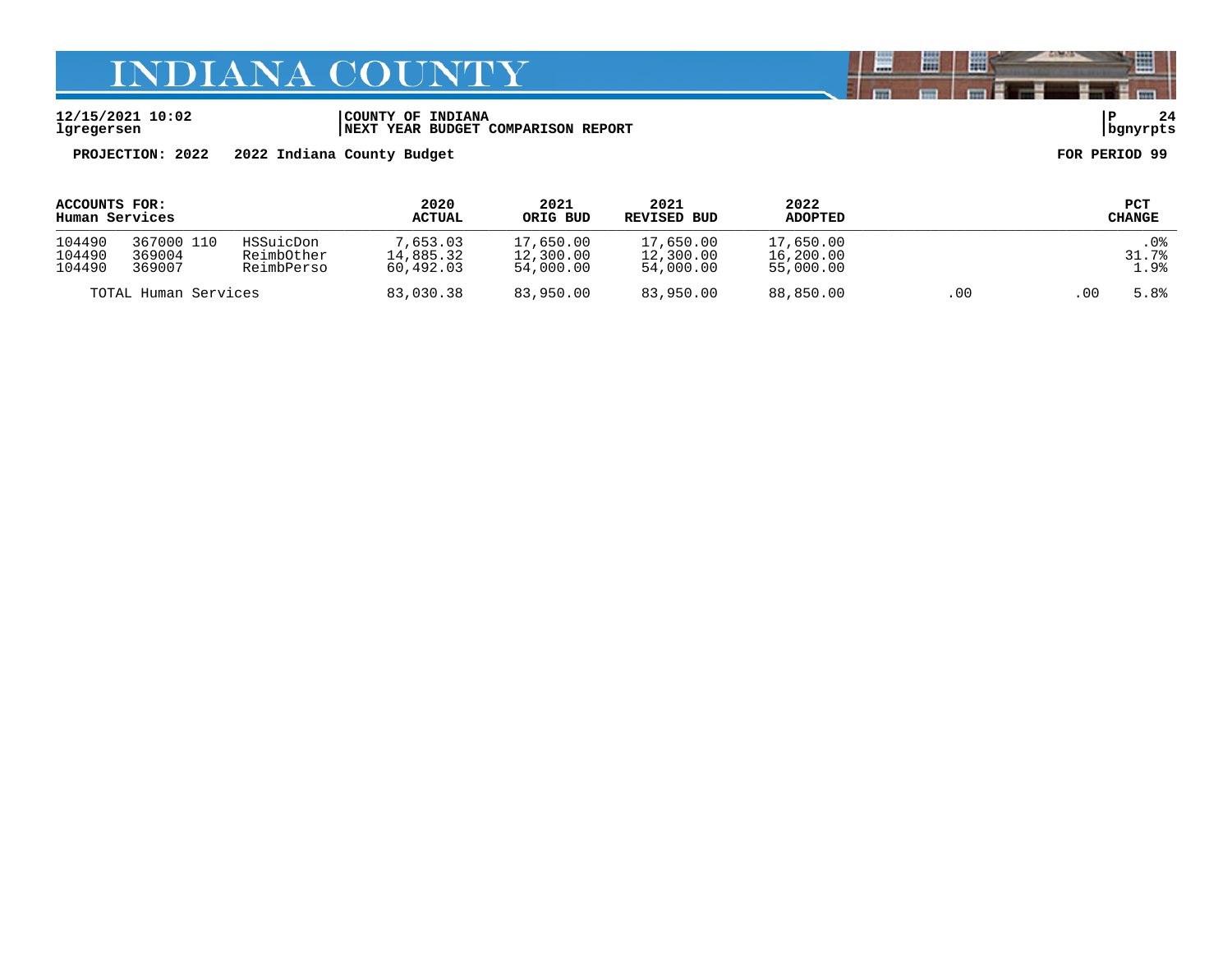**12/15/2021 10:02 |COUNTY OF INDIANA |P 25 lgregersen |NEXT YEAR BUDGET COMPARISON REPORT |bgnyrpts**

**PROJECTION: 2022 2022 Indiana County Budget FOR PERIOD 99**

| ACCOUNTS FOR:<br>Human Services Pass Thru |        |          | 2020<br><b>ACTUAL</b> | 2021<br>ORIG BUD | 2021<br>REVISED BUD | 2022<br><b>ADOPTED</b> | PCT<br>CHANGE |      |     |
|-------------------------------------------|--------|----------|-----------------------|------------------|---------------------|------------------------|---------------|------|-----|
| 104491                                    | 331019 | TEFAP    | 5,731.80              | 6.000.00         | 6.000.00            | 6,000.00               |               |      | .0% |
| TOTAL Human Services Pass Th              |        | 5,731.80 | 6.000.00              | 6.000.00         | 6,000.00            | .00                    | 00            | . 0% |     |

闇

圌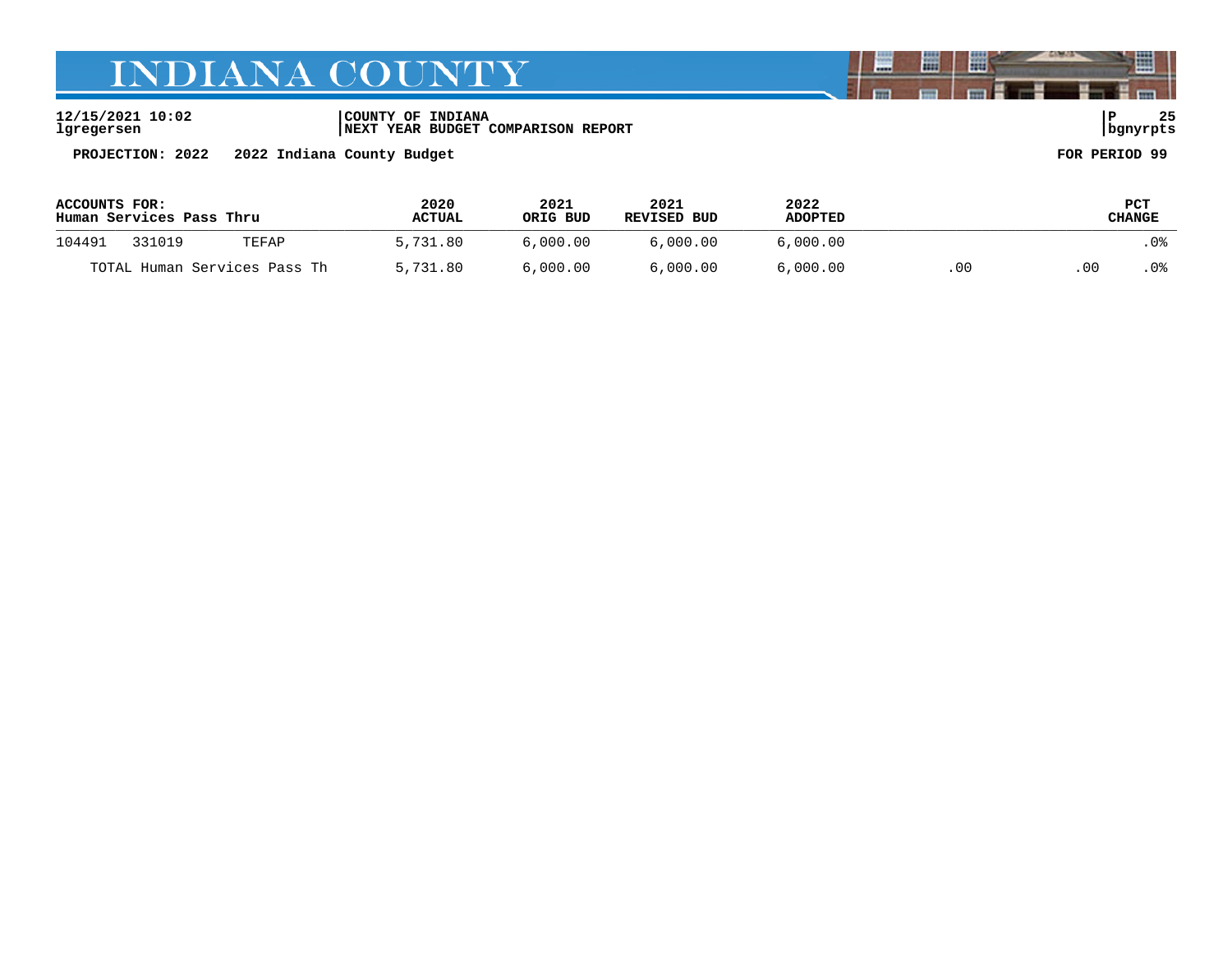#### **12/15/2021 10:02 |COUNTY OF INDIANA |P 26 lgregersen |NEXT YEAR BUDGET COMPARISON REPORT |bgnyrpts**

**PROJECTION: 2022 2022 Indiana County Budget FOR PERIOD 99**

| ACCOUNTS FOR:<br>Parks and Trails                                                                      |                            |                                                                                          | 2020<br>ACTUAL                                                      | 2021<br>ORIG BUD                                                            | 2021<br>REVISED BUD                                                         | 2022<br><b>ADOPTED</b>                                                      | PCT<br><b>CHANGE</b> |      |                                                                      |
|--------------------------------------------------------------------------------------------------------|----------------------------|------------------------------------------------------------------------------------------|---------------------------------------------------------------------|-----------------------------------------------------------------------------|-----------------------------------------------------------------------------|-----------------------------------------------------------------------------|----------------------|------|----------------------------------------------------------------------|
| 104550<br>104550<br>104550<br>10455051 362020<br>10455055 367000<br>10455058 347000<br>10455058 362000 | 333007<br>367000<br>369000 | Solid Was<br>Don Pks<br>PksMiscRev<br>PksBSGasRo<br>PksButtDon<br>PksGhChqSv<br>Rent Roy | 30,000.00<br>.00<br>.00<br>467.53<br>1,776.70<br>3,450.00<br>360.00 | 30,000.00<br>500.00<br>150.00<br>2,000.00<br>1,000.00<br>4,000.00<br>120.00 | 30,000.00<br>500.00<br>150.00<br>2,000.00<br>1,000.00<br>4,000.00<br>120.00 | 30,000.00<br>500.00<br>150.00<br>2,000.00<br>1,500.00<br>4,500.00<br>120.00 |                      |      | .0%<br>.0 <sub>8</sub><br>$.0\%$<br>$.0\%$<br>50.0%<br>12.5%<br>. 0% |
| TOTAL Parks and Trails                                                                                 |                            | 36,054.23                                                                                | 37,770.00                                                           | 37,770.00                                                                   | 38,770.00                                                                   | .00                                                                         | .00                  | 2.6% |                                                                      |

闇

圌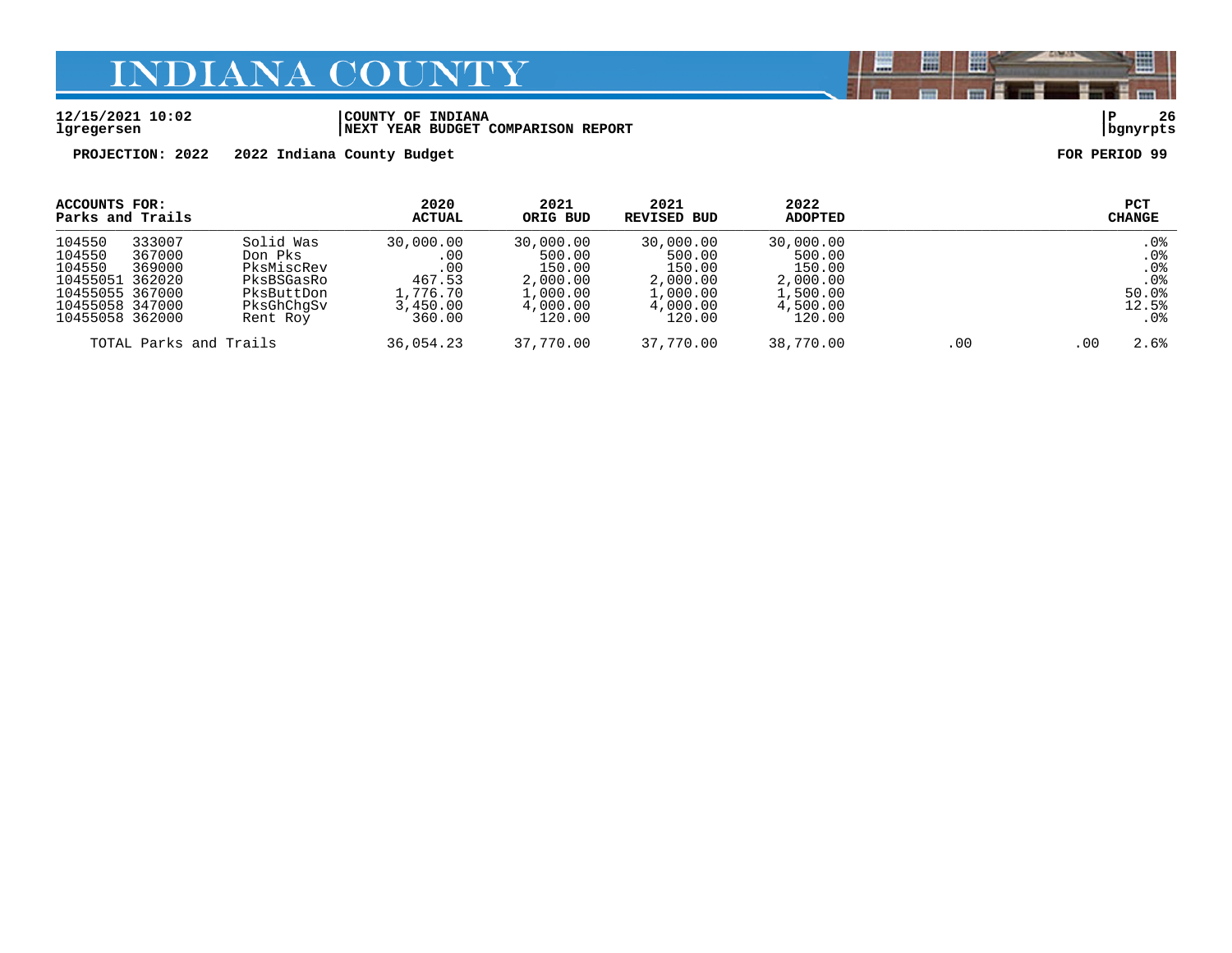**12/15/2021 10:02 |COUNTY OF INDIANA |P 27 lgregersen |NEXT YEAR BUDGET COMPARISON REPORT |bgnyrpts**

**PROJECTION: 2022 2022 Indiana County Budget FOR PERIOD 99**

| ACCOUNTS FOR:<br>Conservation District |        |            | 2020<br>2021<br>ORIG BUD<br><b>ACTUAL</b> |           | 2021<br>REVISED BUD | 2022<br>ADOPTED |       | PCT<br>CHANGE |      |  |
|----------------------------------------|--------|------------|-------------------------------------------|-----------|---------------------|-----------------|-------|---------------|------|--|
| 104611                                 | 340015 | ConsyDReim | 169,307.09                                | 33,600.00 | 33,600.00           | 33,600.00       |       |               | .0%  |  |
| TOTAL Conservation District            |        |            | 169,307.09                                | 33,600.00 | 33,600.00           | 33,600.00       | . O C | .00           | . 0% |  |

闇

圌